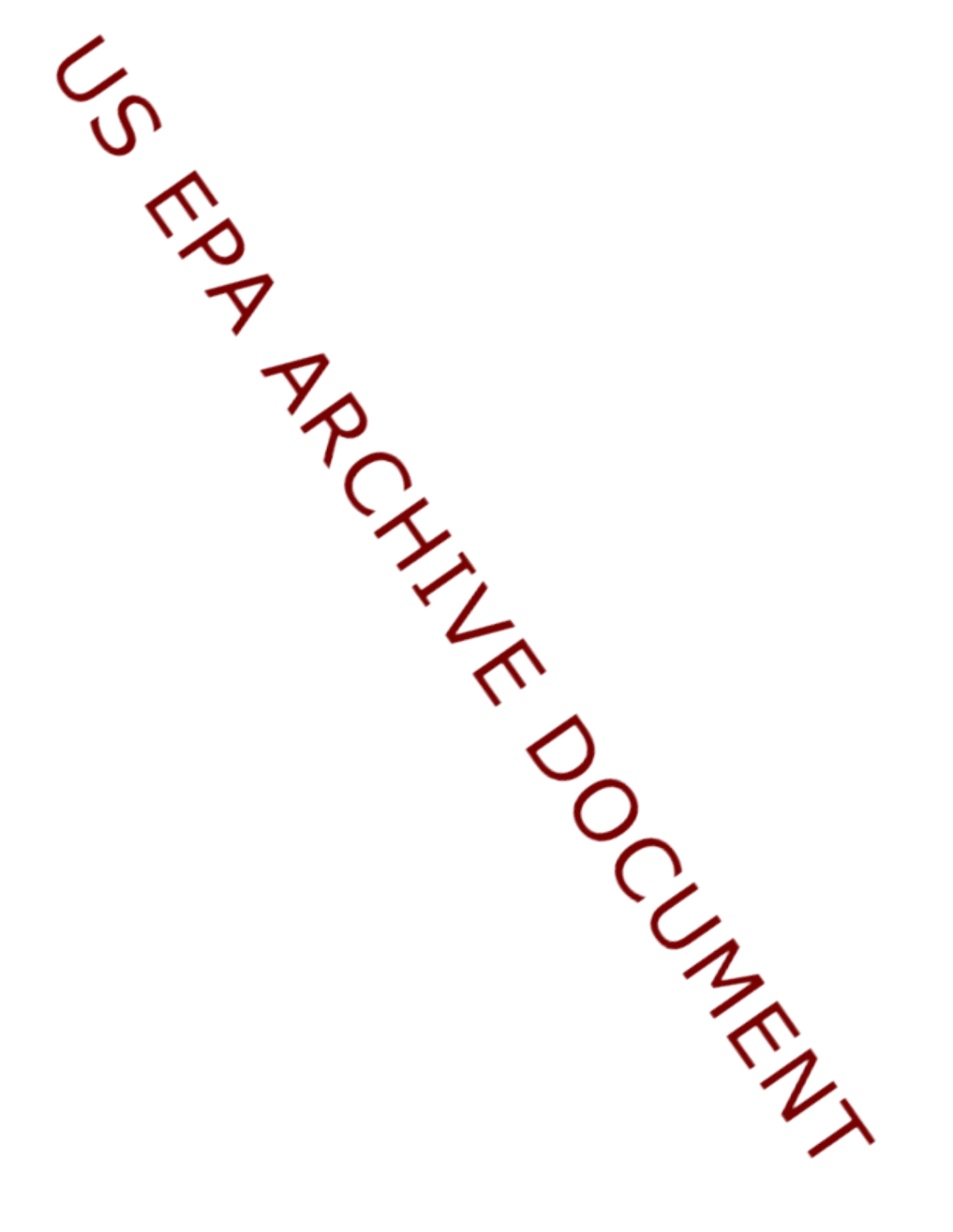### **AGENCY:** ENVIRONMENTAL PROTECTION AGENCY (EPA)

### **TITLE:** COMMUNITY ACTION FOR A RENEWED ENVIRONMENT (CARE) PROGRAM

**ACTION:** Request for Initial Proposals (RFIP) - Initial Announcement

#### **RFIP NO.: OAR-IO-05-08**

#### **CATALOG OF FEDERAL DOMESTIC ASSISTANCE (CFDA) NO: 66.035**

**DATES:** The closing date and time for receipt of initial proposals is May 20, 2005, 4:00 p.m. EST. All applications submitted must be either be postmarked or received in the Program Office by the closing date and time. No late proposals will be accepted

Final applications will be requested only from those eligible entities whose initial proposals have been tentatively selected for award. EPA will notify selected applicants not later than June 17, 2005.

Questions regarding this solicitation must be submitted in writing to the following url site: [www.epa.gov/CARE.](http://www.epa.gov/CARE) All questions must be received no later than 14 calendar days prior to the closing of this announcement. Answers to questions received will be posted at the same location as this announcement.

EPA reserves the right to amend this solicitation as deemed necessary. Amendments could be administrative in nature (e.g. change of dates or location), technical (change in requirement) or, changes which affect the anticipated funding. If this need occurs, EPA will post the amended solicitation at the same location as this announcement.

**SUMMARY:** This notice announces the availability of funds and solicits proposals for financial assistance to eligible entities through the new CARE program. CARE is a new and unique community-based, community driven, multimedia demonstration program designed to help communities understand and reduce risks due to toxics from all sources. The CARE program will empower communities to form collaborative partnerships, develop a comprehensive understanding of all sources of risk from toxics, set priorities, and identify and implement projects to reduce risks through collaborative action at the local level. CARE's long term goal is to help communities build self-sustaining, community-based partnerships that will continue to improve local environments into the future.

Two types of agreements will be awarded under this solicitation as part of the CARE program. The objective of these grant programs is to investigate whether this new cross-Agency, multimedia program provides greater environmental benefits than either non collaborative or single media approaches. Level I cooperative agreements will support the following types of activities: forming community-based collaborative partnerships; developing a comprehensive understanding of toxic risks; and, setting community risk reduction priorities. Level II agreements will fund activities to identify and demonstrate actual risk reduction projects on-theground in their community.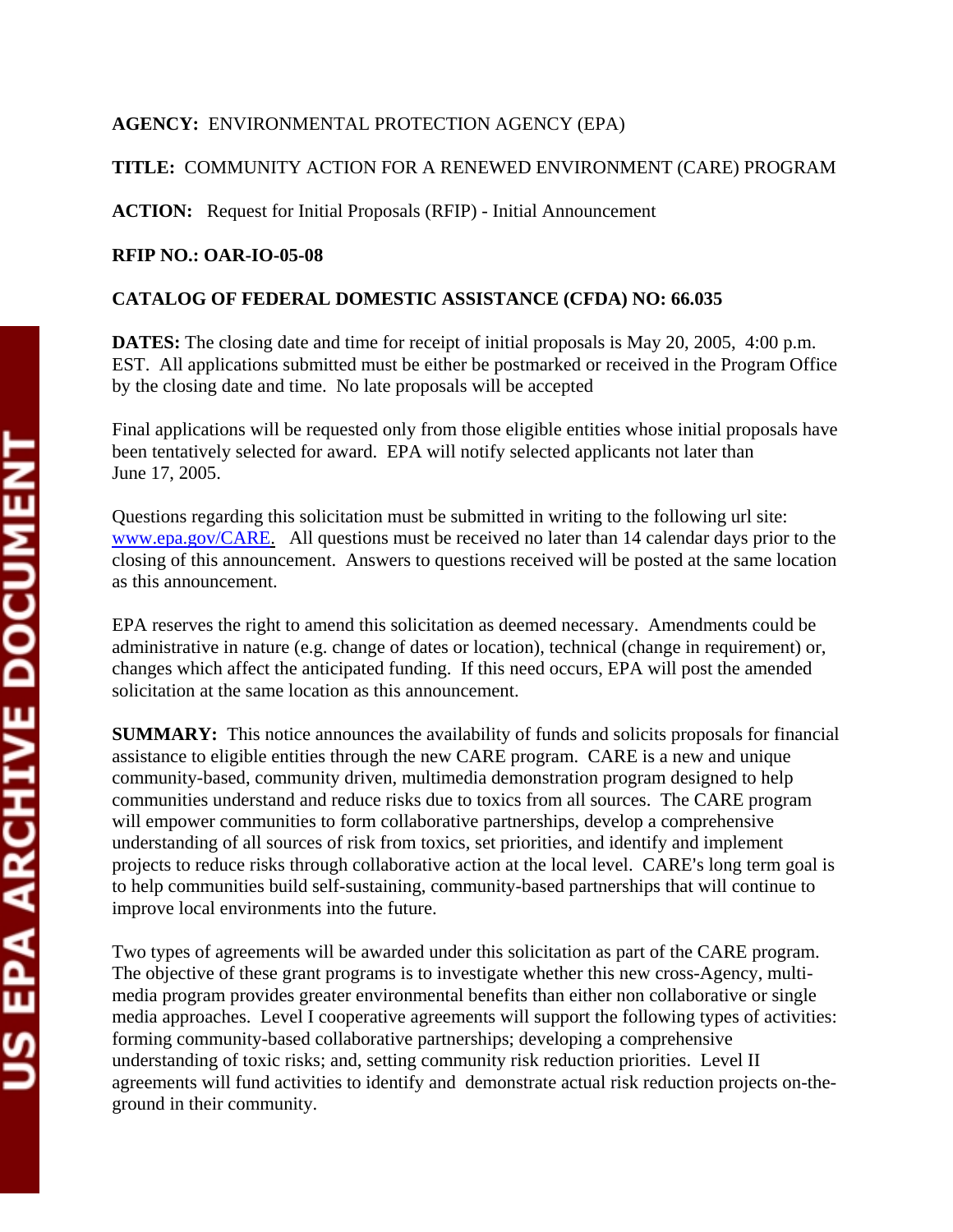**FUNDING/AWARDS:** The total estimated funding expected for all awards under this solicitation is \$1.65 million for FY 2005. EPA anticipates awarding six Level I cooperative agreements ranging in expected value from 60,000 to \$90,000 with most Level I agreements being funded at the level of about \$75,000. EPA also anticipates awarding four Level II cooperative agreements ranging in expected value from \$150,000 to \$325,000. Most Level II awards will be funded at about \$275,000. The estimated project period for awards resulting from this solicitation is two years. Applicants are not required to have been a recipient of a Level I agreement in order to receive a Level II agreement.

The CARE program is very competitive. Limited funding is available and EPA expects to receive many applications. EPA reserves the right to increase or decrease (including to zero) the total number of awards or, change the ratio of Level I to Level II cooperative agreements it awards. Such change may be necessary as a response to the quality of applications EPA receives, the size of the awards to the selected applicants, or for other reasons.

#### **CONTENTS BY SECTION**

- I. Funding Opportunity Description
- II. Award Information
- III. Eligibility Information
- IV. Application and Submission Information
- V. Application Review Information
- VI. Award Administration Information
- VII. Agency Contacts
- VIII. Other Information

### **I. Funding Opportunity Description**

### **A. Background.**

The CARE program was developed in response to community requests for help in addressing toxic concerns and in recognition of the need for new approaches to help communities address toxic concerns. While national regulatory approaches have resulted in significant reductions in toxic releases, they have not always been effective in addressing specific community concerns and cumulative risks resulting from toxic releases from multiple and often diffuse sources. CARE is designed to complement national regulatory approaches and meet community needs by building the capacity of communities to understand and take effective actions to address toxic concerns resulting at the local level. Through CARE, organizations will build community capacity to understand and reduce risks by providing funding, information, training, technical support, help building collaborative partnerships, and by improving access to voluntary programs to address community concerns.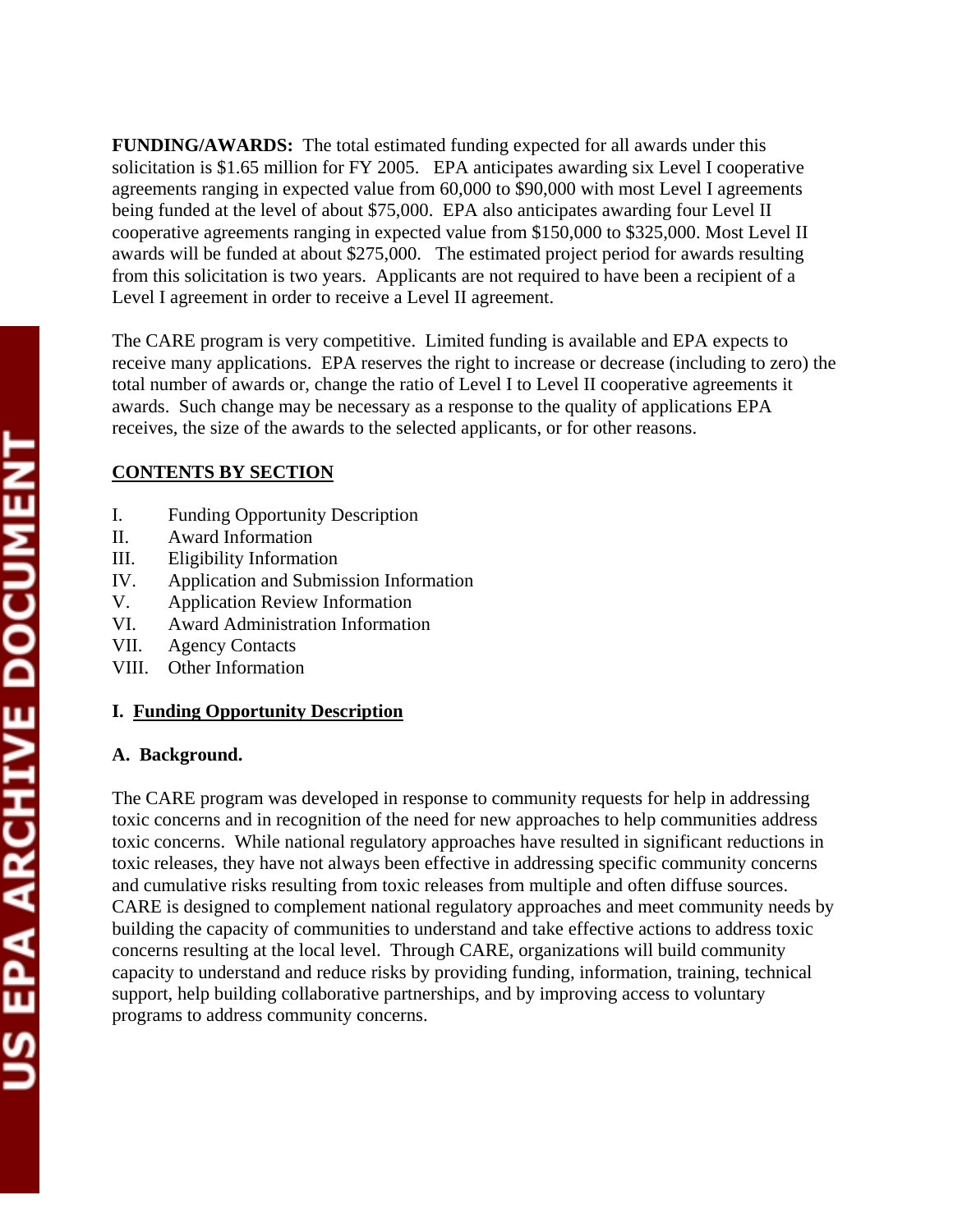#### **B. EPA Strategic Plan Linkage**. EPA Strategic Plan Linkage and Anticipated Outcomes/Outputs.

1. Linkage to EPA Strategic Plan. The CARE Programs directly supports progress towards EPA Strategic Plan Goal 4 Healthy Communities and Ecosystems, Objective 4.2 (Communities Sustain, Clean Up, and Restore Communities and the Ecological Systems That Support Them), and sub-objectives 4.2.1 (Sustain Community Health) and 4.2.2 (Restore Community Health); and Objective 4.3 (Ecosystems), Sub-objective 4.3.1 (Protect and Restore Ecosystems). In the CARE program, communities will select and implement EPA voluntary program(s) to reduce toxic exposures and protect the environment in their communities. While the voluntary programs and other actions taken will differ from community to community, overall, the actions taken by communities through the CARE program will support a number of the other goals, objectives and sub-objectives in the EPA Strategic Plan, including, but not limited to: Goal 1 Clean Air and Global Climate Change:

Objective 1.1 (Healthier Outdoor Air)

Sub-Objective 1.1.2 (Reduced Risk from Toxic Air Pollutants)

Objective 1.2 (Healthier Indoor Air).

Goal 2 Clean and Safe Water

Objective 2.1 (Protect Human Health)

Sub-objective 2.1.1 (Water Safe To Drink)

Objective 2.2: Protect Water Quality

Sub-objective 2.2.1: Improve Water Quality on a Watershed Basis.

Goal 3 Land Preservation and Restoration

Objective 3.1 (Preserve Land)

Sub-objective 3.1.1 (Reduce Waste Generation and Increase Recycling)

Goal 5 Compliance and Environmental Stewardship

Objective 5.2: Improve Environmental Performance Through Pollution Prevention And Innovation,

Sub-objective 5.2.1 (Prevent Pollution and Promote Environmental Stewardship by Government and the Public)

Sub-objective 5.2.2 (Prevent Pollution and Promote Environmental Stewardship by Business)

Sub-objective 5.2.3 (Business and Community Innovation)

2. Outcomes. Through these agreements EPA hopes to work with communities so they can: reduce risks from exposure to toxic pollutants through collaborative action at the local level.

develop a comprehensive understanding of all sources of risk from toxics and set priorities for effective action.

create self-sustaining community-based partnerships that will continue to improve local environments.

3. Outputs. The anticipated output for the CARE projects will vary from community to community. The main output for a community with a CARE Level I Agreement will be the creation of a broad based community stakeholder group that has developed an understanding of the toxic risks in their community and determined the priority risk. The main outputs for a community with a CARE Level II Agreement will come from the implementation of the selected voluntary programs. The specific outputs will vary but the communities will be expected to achieve the specific outputs of the programs they select.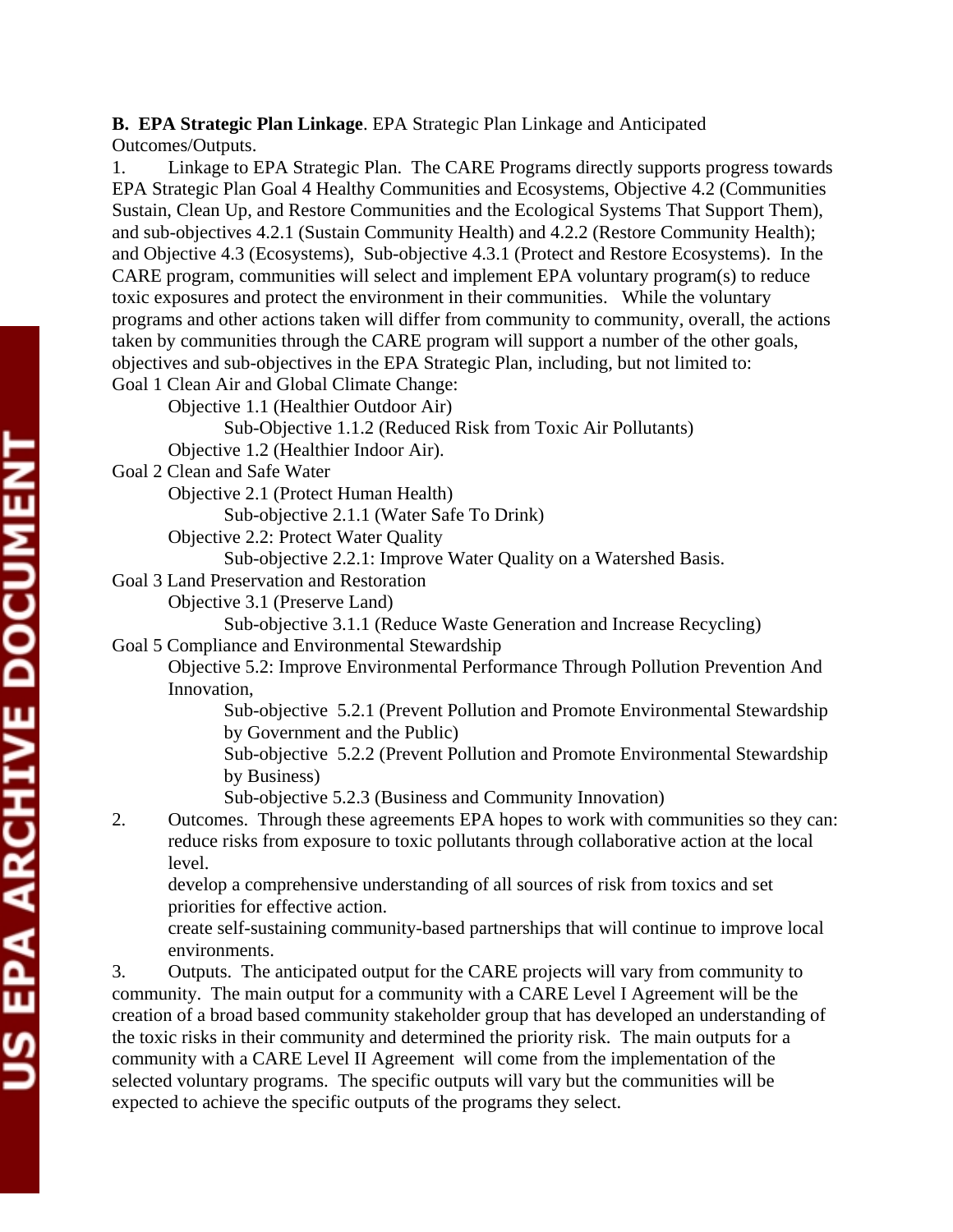Through CARE, communities will demonstrate whether this new multi-media program succeeds in bringing communities together to investigate their toxics problems and educate the citizens about those risks, take effective action to improve the environment and build self-sustaining organizations that will continue to improve the environment after the CARE cooperative agreements have expired.

This investigation will be conducted for both Level I and Level II agreements. Therefore, in order to receive a cooperative agreement under the CARE program, the applicant must develop performance measures to be achieved through the activities proposed and funded. The performance measures should focus on solid, qualitative actions related to the applicant's activities, outputs and outcomes. These performance measures will help EPA gather insights concerning successful process and outcome strategies and provide the basis for developing lessons to inform future CARE projects. Wherever possible for Level I agreements, and in all Level II agreements, measurable environmental outcomes must be included.

#### **C. Scope of Work**.

The goals of the CARE program are:

To empower communities to:

1) Reduce risks from exposures to toxic pollutants through collaborative action at the local level,

2) Develop a comprehensive understanding of all sources of risk from toxics and set priorities for effective action, and,

3) Create self-sustaining community-based partnerships that will continue to improve local environments

To achieve those goals the CARE program will use the following Strategies:

1) Empower communities to address toxics issues at the local level,

2) Build effective collaborative partnerships that include community residents, organizations, and businesses, governments, academic institutions, non-profit organizations, and other appropriate stakeholders,

3) Examine and understand toxic risks from multiple sources in the community and set priorities for effective action to reduce risks,

4) Focus on action, use information and analysis to build consensus and help target greatest risks,

5) Focus on using voluntary programs and approaches to find solutions and reduce risks; and

6) Mobilize local resources and build long term community capacity to understand and address environmental risks

It should be noted that the CARE program uses the term toxics in the expansive common sense use of the term (the way citizens in communities view environmental toxics) - that is substances in the environment that cause negative health or environmental impacts. We are not limiting the term toxics to chemicals listed in one or more statutes or regulations.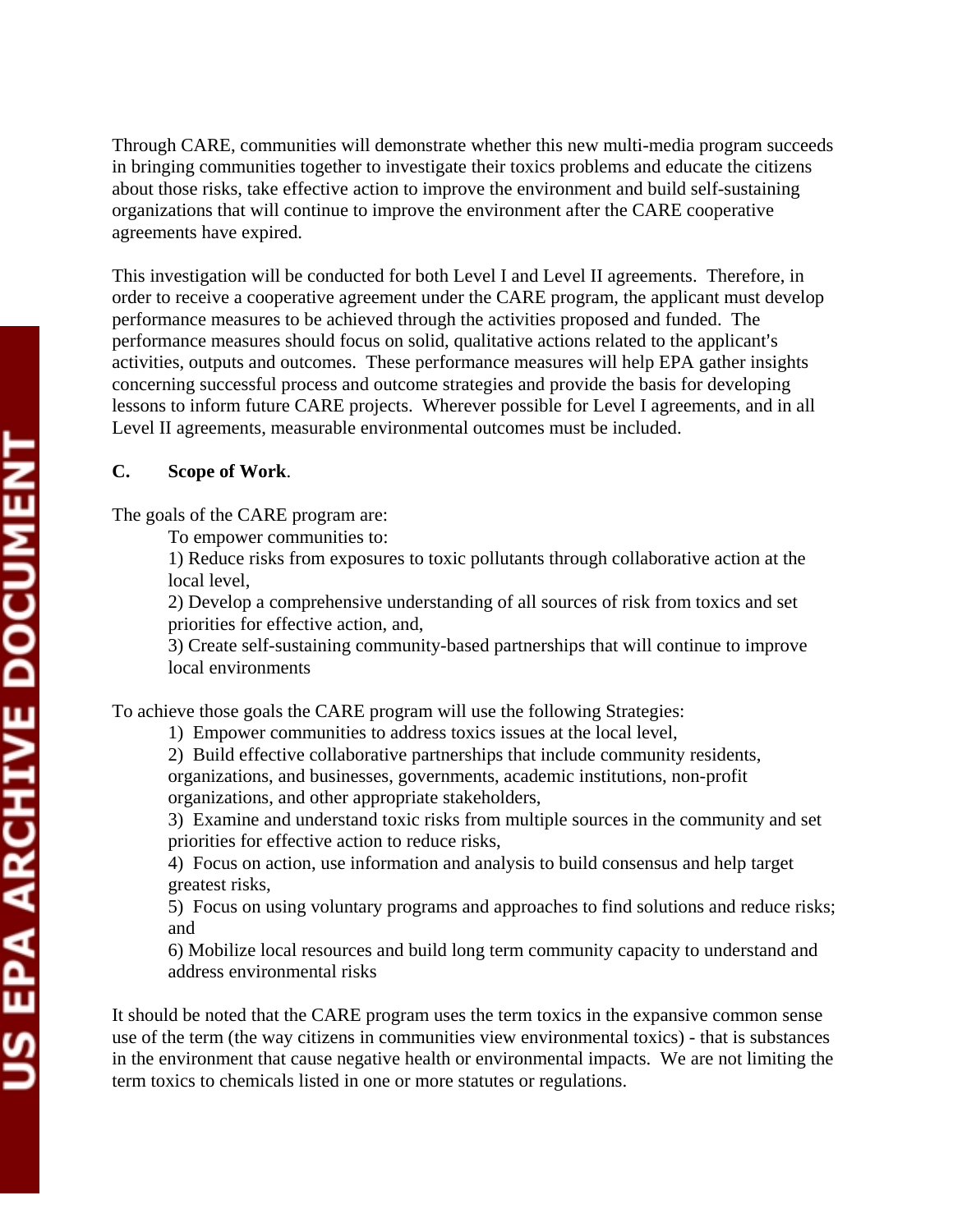CARE is designed to deliver voluntary programs to communities. Voluntary programs include a wide series of programs and actions that are based on people taking action not required by statute or regulation. There are two major categories of voluntary programs. In the first one, participants specifically sign up for a program, and must meet certain criteria to be considered members. The motivation for participation is usually based on a combination of a desire for improved environmental performance, economic savings or improved performance and/or recognition. Examples include EPA's Waste-wise, Best Workplaces for Commuters, and Performance Track programs. The second category of voluntary programs are generally based on providing information to participants who then implement these programs to reduce health risks to themselves or others. Examples include EPA's radon, integrated pest management, and Make a Difference Campaign programs.

Organizations sharing the CARE goals and willing to implement the CARE strategies to achieve those goals are invited to apply for funding from the CARE program. In addition to funding, EPA and other governments and organizations will build community capacity to reach CARE goals by providing information, training, technical support, help with building collaborative partnerships, and access to voluntary programs to address community concerns.

CARE funding will be provided to applicants through two different types of Cooperative Agreements, Level I and Level II. In the smaller Level I cooperative agreements, funding is provided to assist grantee efforts to create or develop a collaborative partnership dedicated to understanding and reducing toxic risks and impacts in their community. Partnerships should be as inclusive as possible including community residents, representatives of community organizations, small and large businesses, state, tribal, local government agencies, EPA and other federal agencies, colleges and universities, and other organizations and individuals as appropriate. These partnerships, with technical support from EPA, states, and other partners, will work to identify all sources of toxic risk in the community and set community priorities for risk reduction. While Level I grants are designed to identify risk and set priorities, community partnerships are encouraged to begin risk reduction actions to address obvious priorities as a part of the Level I activity. The goal of the Level I cooperative agreements is to ensure, at completion, that the community has developed an understanding of the toxic risks facing the community, set priorities for risk reduction activities, and developed an effective collaborative problem solving partnership that is prepared to identify actions to address the priority risks and mobilize the community and its partners to reduce those risks.

The larger Level II cooperative agreements are designed for communities that have established a broad-based collaborative problem solving partnership focused on understanding and reducing toxic risks, have developed an understanding of the toxic risks facing their community, and set community priorities for risk reduction. Level II grants will be used to identify and implement risk reduction actions to address community priorities. Risks will be addressed through the selection and implementation of voluntary programs. In addition to risk reduction, EPA will work with Community Stakeholder Groups to help leverage other resources and become selfsustaining, so they can continue to reduce toxic risks and build healthier communities after the completion of the Level II cooperative agreement. Through CARE, EPA and other partners will work with the stakeholder group to provide training and to find new ways to attract new resources and partners to support further risk reduction activities (although it must be noted that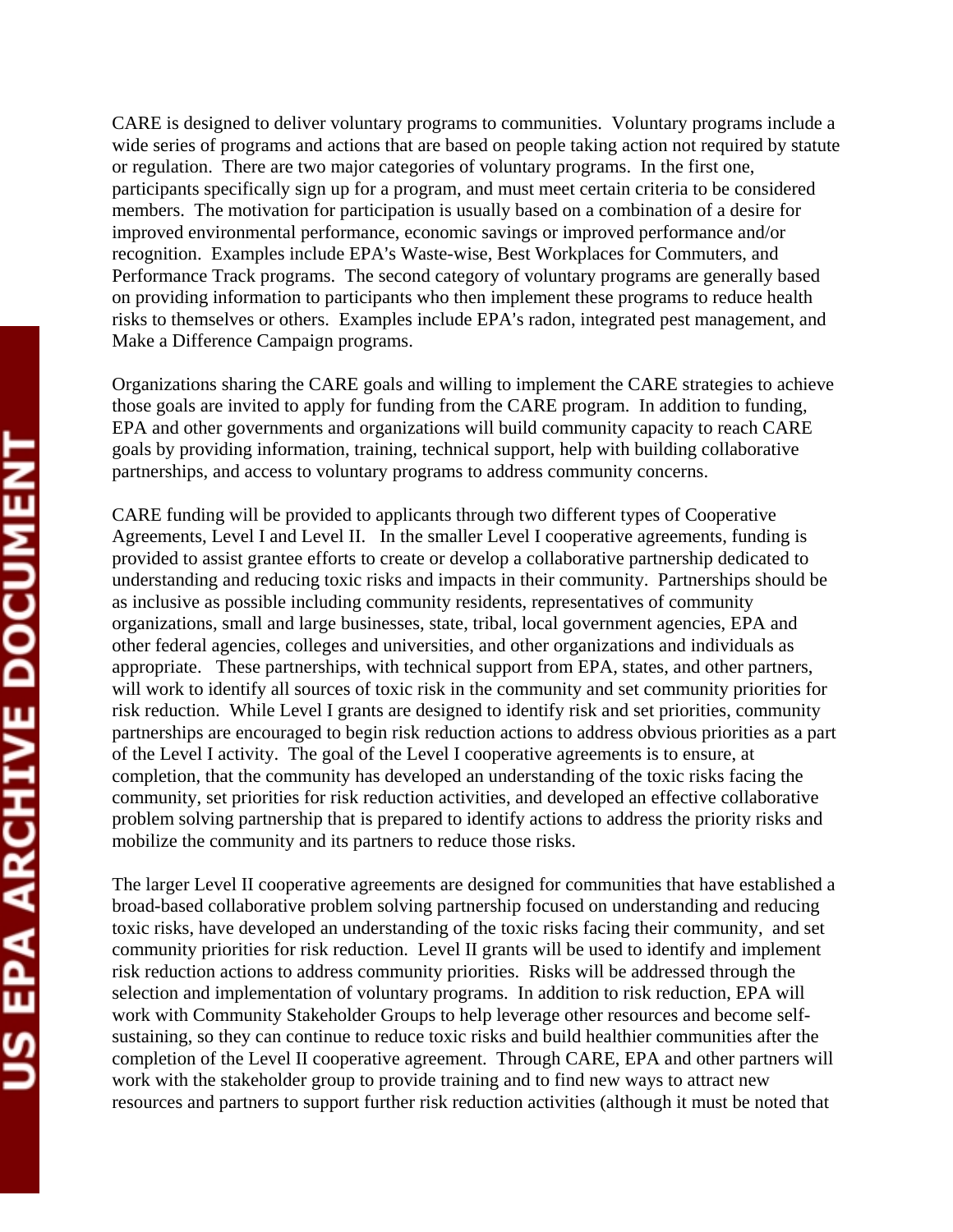funds from these grants can not be used to pay for filling out grant applications or other fund raising activities).

In order to apply for a Level II cooperative agreements the applicant must be leading or representing an existing collaborative partnership that represents the various constituencies (e.g. citizens, businesses, government) in the community. This group must have developed a comprehensive understanding of all sources of risk from toxics, set community priorities for risk reduction, and be prepared to quickly select, and implement projects that will reduce risk in the community. The prior award of a Level I Cooperative Agreement is not necessary to apply for a Level II Cooperative Agreement.

These grants will be awarded under EPA's research and demonstration authorities: **Clean Water Act,** Section 104(b) (3); **Safe Drinking Water Act,** Section 1442(c)(3)(A); **Solid Waste Disposal Act,** Section 8001(a); **Clean Air Act,** Section 103(b) (3); **Toxic Substances Control Act,** Section 10(a); **Federal Insecticide, Fungicide, and Rodenticide Act,** Section 20(a); and **Marine Protection, Research, and Sanctuaries Act,** Section 203.

Applicants must be aware that there are certain statutory restrictions related to EPA's annual Appropriation Acts**.** Therefore, EPA funds for awards under this solicitation cannot be used for projects within the scope of activities covered by other appropriation accounts within the EPA Appropriation Act. For example, CARE grants cannot be used to retrofit school buses, for Brownfields activities funded by the Agency's STAG account (training, research, and technical assistance to individuals and organizations to facilitate the inventory of brownfield sites, site assessments, remediation of brownfield sites, community involvement, or site preparation), or for response actions and other associated activities (including Technical Assistance Grants) under the Comprehensive Environmental Response, Compensation, and Liability Act, as amended (CERCLA).

The CARE Cooperative Agreements are designed to investigate and, hopefully, demonstrate the long term value of the CARE program. Specifically, EPA has developed the CARE program as a new approach to address the problem of cumulative risk in communities. While CARE builds on the efforts of previous community based programs, CARE does offer a new approach. The CARE approach is different in that it combines all of the following factors (each of which may not be unique to CARE but the combination of approaches and tools is unique):

- CARE is a multimedia program that takes a comprehensive view of toxics in a community not limited to a single media (air, water, land) or source.
- CARE is based on empowering communities to set their own priorities for risk reduction and select the voluntary program that best fits their needs.
- CARE will create a network that includes all the recipients of CARE grants. This network will allow communities to learn from and support each other.
- CARE combines in a single program grants that allow communities to get organized and examine toxic risks with grants that provide funding to take action to the priority toxics risks.
- CARE uses collaborative stakeholder processes to bring the various sectors of the community together to jointly use voluntary actions to solve problems.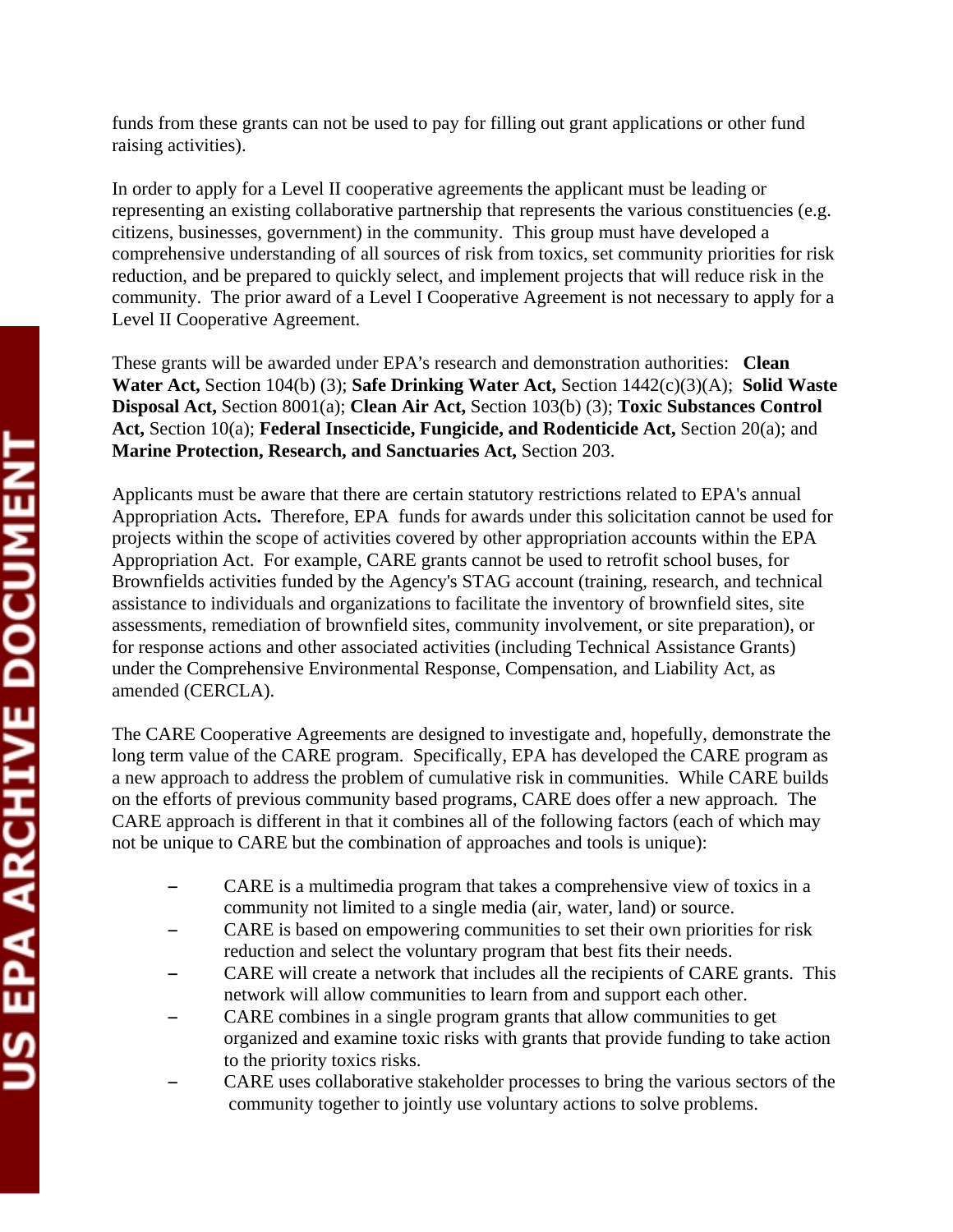- CARE mobilizes a network of EPA staff from across programs and regions to provide support, training and tools to support communities and the EPA staff working with them.
- CARE establishes an effective mechanism to deliver voluntary programs to the communities that need and want them.

In order to demonstrate the effectiveness of CARE, EPA will compare the results of the communities that receive CARE grants with the environmental and other outcomes from other communities which do not receive CARE grants. The communities selected will be those who are involved in two different kinds of existing programs that combined form a baseline of existing EPA community programs. The first set are communities that have received grants to create stakeholder groups to analyze toxic issues or develop monitoring programs for communities but are not provided EPA funds to implement programs to reduce toxics. The second set of communities are those who receive EPA grants to implement single media programs but do not look at the broad range of toxics in a community. EPA will select the new communities for each year of the CARE demonstration grants and follow the results those communities achieve over time. Their results will be compared with CARE communities.

To investigate the effectiveness of the CARE program, the results of communities that get CARE grants will be compared to communities that do not receive CARE grants. A number of factors will be used which will include:

- Environmental results: toxics reductions in the environment; improved environmental conditions; reduced exposures to toxics or other direct environmental impacts
- S Environmental education: the extent to which the community has been provided information about environmental issues and possible solutions
- Ability of the community to form an collaborative stakeholder group focused on environmental issues, the ability of that group to function successfully and reach consensus and the ability of the stakeholder group to become self-sustaining
- Resources leveraged by the community the extent that individuals or organizations other than the initial program (CARE or baseline program) have invested in the improved environmental health of the community.

In addition, a periodic evaluation of more subjective measures of success will be performed. These measures include items such as:

- Did organizations improve delivery of environmental services as appropriate to better meet the needs of CARE communities?
- Does the community believe that they have achieved real risk reduction through CARE?
- Did the communities achieve improved human health, economic activity, community pride, perceptions about community quality of life, enhanced social capital, etc. through their priority actions?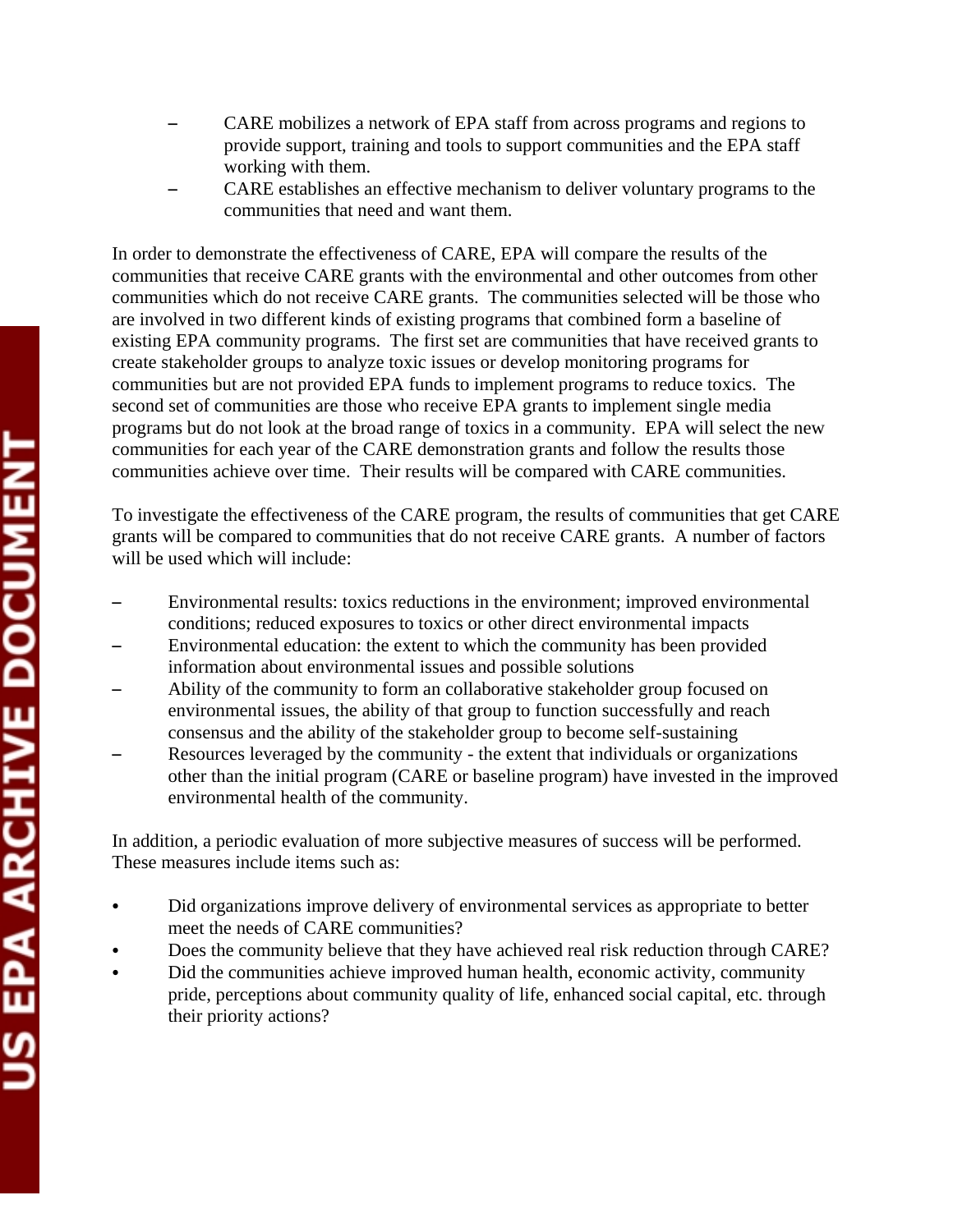The following are examples of the kinds of activities that are appropriate for both Level I and Level II grants:

- 1. activities to convene, facilitate and provide information to the community stakeholder group.
- 2. activities to investigate toxic problems in the community and prepare materials to educate the stakeholder group and the community on the results of those investigations.
- 3. analysis of the toxics problems in the community, their relative risks and potential solutions
- 4. activities to reduce risks including identifying and choosing options for risk reduction and mobilizing local resources to implement new or existing voluntary programs, such as IAQ Tools for Schools, Adopt Your Watershed, Design for the Environment, and the Pesticide Environmental Stewardship Program.
- 5. providing information to the stakeholder group, community or the general public about any of the above activities and their results.
- 6. activities to evaluate and track progress, measure results, and communicate lessons learned with other communities.

The relative mix of these activities will change between the two types of grants. Level I grantees may or may not implement programs to reduce risk. Level II grantees will be focused on program implementation and may or may not spend time and money on further refining their analysis of risks in the community. Additional information on the CARE program may be accessed at: [www.epa.gov/CARE](http://www.epa.gov/CARE)

# **II. Award Information**

# **A**. **What is the amount of funding available?**

The total estimated amount of funding available under this solicitation for FY 2005 is \$1.65 million. Cooperative agreements resulting from this announcement will be funded incrementally over a two year period.

# B. **How many agreements will EPA award in this competition?**

The EPA anticipates awards of six (6) Level I cooperative agreements ranging in value from \$60,000 to \$90,000 and four (4) Level II cooperative agreements ranging in value from \$150,000 to \$325,000. EPA reserves the right to increase or decrease (including to zero) the total number of awards or, change the ratio of Level I to Level II cooperative agreements it awards. Such change may be necessary as a response to the quality of applications EPA receives, the size of the awards to the selected applicants, or for other reasons.

Cooperative agreements permit substantial involvement between the EPA Project Officer and the selected applicants in the performance of the work supported. EPA sees its role as providing training, tools, technical assistance and other support. EPA will not be making decisions for the community. Although EPA will negotiate precise terms and conditions relating to substantial involvement as part of the award process, the anticipated substantial Federal involvement for this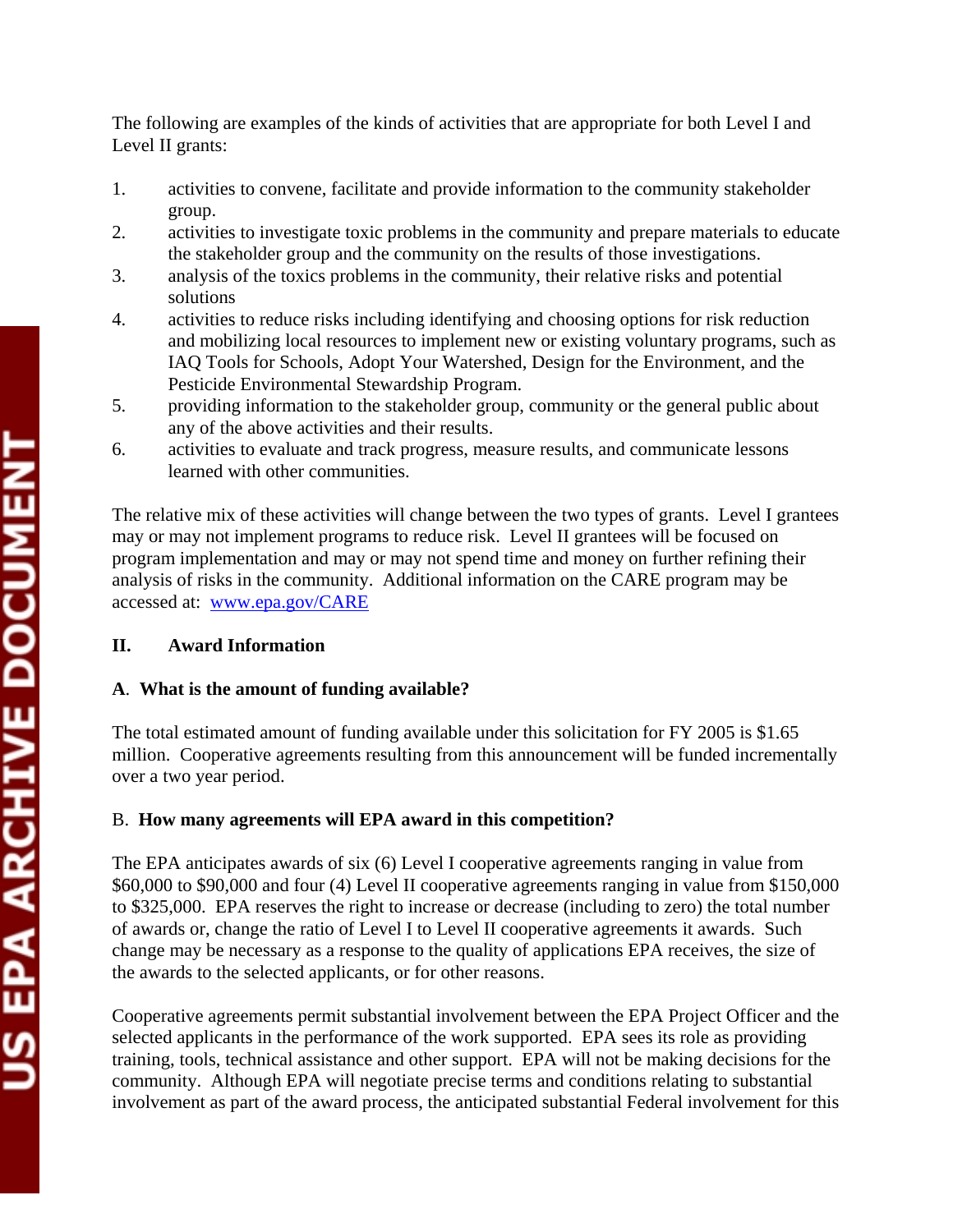project may include:

- close monitoring of the recipient's performance
- collaboration during the performance of the scope of work;
- approving substantive terms of proposed contracts;
- approving qualifications of key personnel (EPA will not select employees or contractors employed by the recipient);
- review and comment on content of publications (printed or electronic) prepared under the cooperative agreement (the final decision on the content of reports rests with the recipient);

### **C. What is the project period for award(s) resulting from this solicitation?**

CARE cooperative agreements last for two years. The estimated project period for awards resulting from this solicitation is September, 2005 through October, 2007.

### **D. Can funding be used to acquire services or fund partnerships?**

Funding may be used to acquire services or fund partnerships, provided the recipient follows procurement and subaward or subgrant procedures contained in 4[0 CFR P](http://www.gpoaccess.gov/cfr/retrieve.html)arts 30 or 31, as applicable. Successful applicants must compete contracts for services and products and conduct cost and price analyses to the extent required by these regulations. The regulations also contain limitations on consultant compensation. Applicants are not required to identify contractors or consultants in their proposal. Moreover, the fact that a successful applicant has named a specific contractor or consultant in the proposal EPA approves does not relieve it of its obligations to comply with competitive procurement requirements.

Subgrants or subawards may be used to fund partnerships with non profit organizations and nonfederal governmental entities. Successful applicants cannot use subgrants or subawards to avoid requirements in EPA grant regulations for competitive procurement by using these instruments to acquire commercial services or products to carry out its cooperative agreement. The nature of the transaction between the recipient and the subgrantee must be consistent with the standards for distinguishing between vendor transactions and subrecipient assistance under Subpart B Section 210 o[f OMB Circular A-133,](http://www.whitehouse.gov/omb/circulars/a133/a133.html) and the definitions of "subaward" at 40 CFR 30.2(ff) or "subgrant" at 40 CFR 31.3, as applicable. EPA will not be a party to these transactions.

## **III. Eligibility Information**

### **A. Eligible Entities**

Proposals will be accepted from local and tribal governmental agencies, universities, or nonprofit organizations, as defined b[y OMB Circular A-122.](http://www.whitehouse.gov/omb/circulars/a122/a122.html) EPA is not including State agencies because EPA is working through the Environmental Commissioners of the States (ECOS) to develop a partnership with states to implement the CARE program. This partnership will be used to facilitate coordination and improve assistance to communities. Non-profit organization, as defined by OMB Circular A-122, means any corporation, trust, association, cooperative, or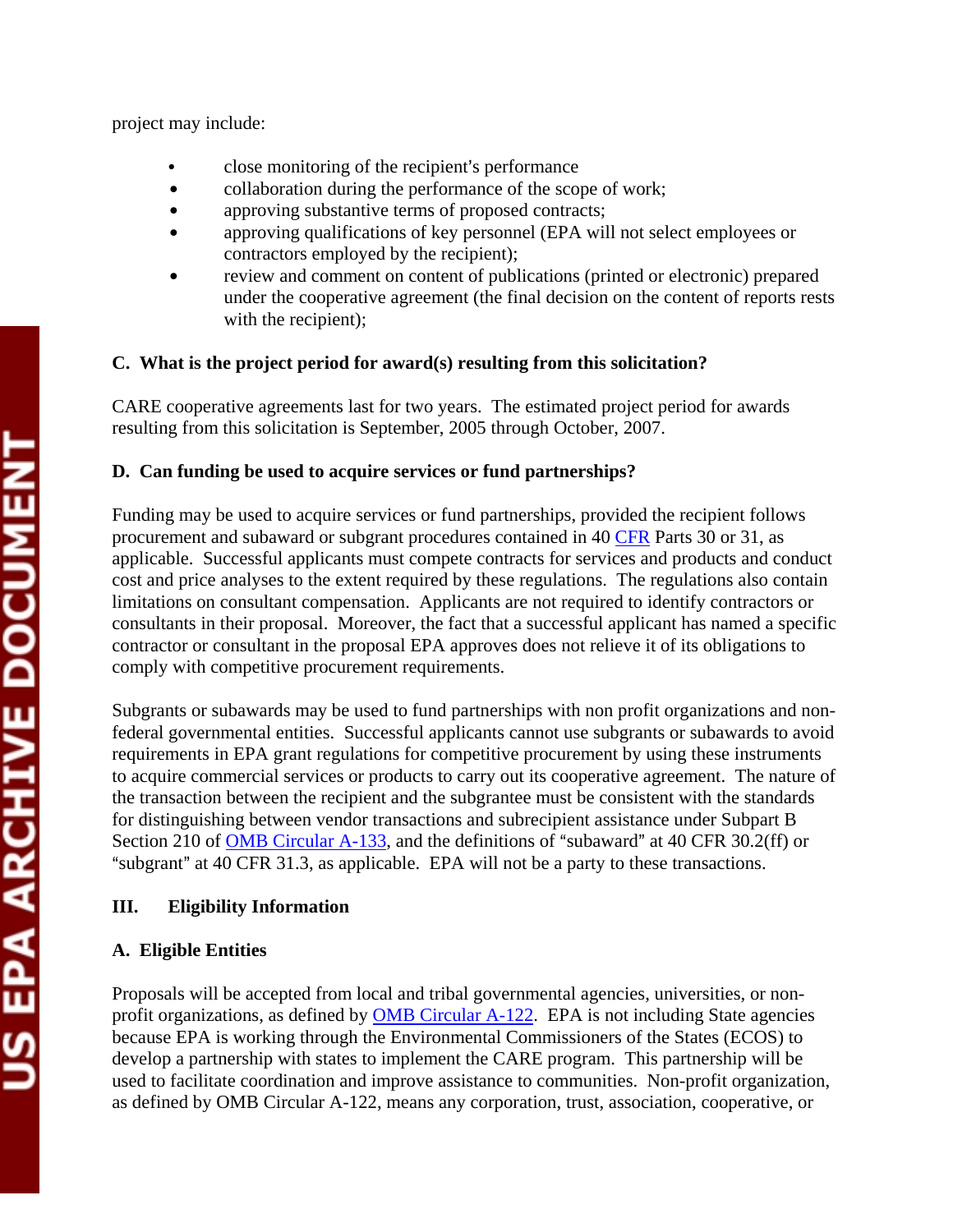other organization which: (1) is operated primarily for scientific, educational, service, charitable, or similar purposes in the public interest; (2) is not organized primarily for profit; and (3) uses its net proceeds to maintain, improve, and/or expand its operations. For this purpose, the term "non-profit organization" excludes (i) colleges and universities; (ii) hospitals; (iii) state, local, and federally-recognized Indian tribal governments; and (iv) those non-profit organizations which are excluded from coverage of the Circular in accordance with paragraph 5 of the Circular.

### **B. Threshold Eligibility Factors**

- EPA will consider only one application per organization for any given project. However, an organization can be a partner in more than one CARE project.
- LEVEL II Cooperative Agreements -- applications/proposals for Level II agreements that do not meet the following criteria will not be considered further:

**There must be an existing and functioning broad based stakeholder group that has completed work to identify community toxic priorities:** In order to be eligible for a Level II cooperative agreement, the applicant must be leading or representing an existing collaborative partnership that represents the various constituencies in the community: citizens, businesses, government (additional appropriate partners can also be part of the partnership). The partnership must have completed a detailed examination of toxics in the community which includes more than one environmental media, come to consensus on the specific community priorities for risk reduction, and be prepared to choose a risk reduction to address community priorities and mobilize the community and its partners to implement this plan. To substantiate the group and it's accomplishments please submit information with regard to the Stakeholder Group including membership, meeting notes and any reports or work products produced.

### **C. Cost-Sharing or Matching.**

A specific level of cost sharing or matching is not required as a condition of eligibility, or otherwise, for proposals selected for award. However, for Level II agreements, the ability to leverage additional resources, technical or financial, from other applicants or partners will be evaluated (See Section V). Applicants plans to leverage funds can not include the use of grants funds on fund raising activities (see: OMB Circular A-122 cost item #19 for non-profits, OMB Circular A-87 cost item #21 for local and tribal governments, OMB Circular A-21 cost item #22 for universities.)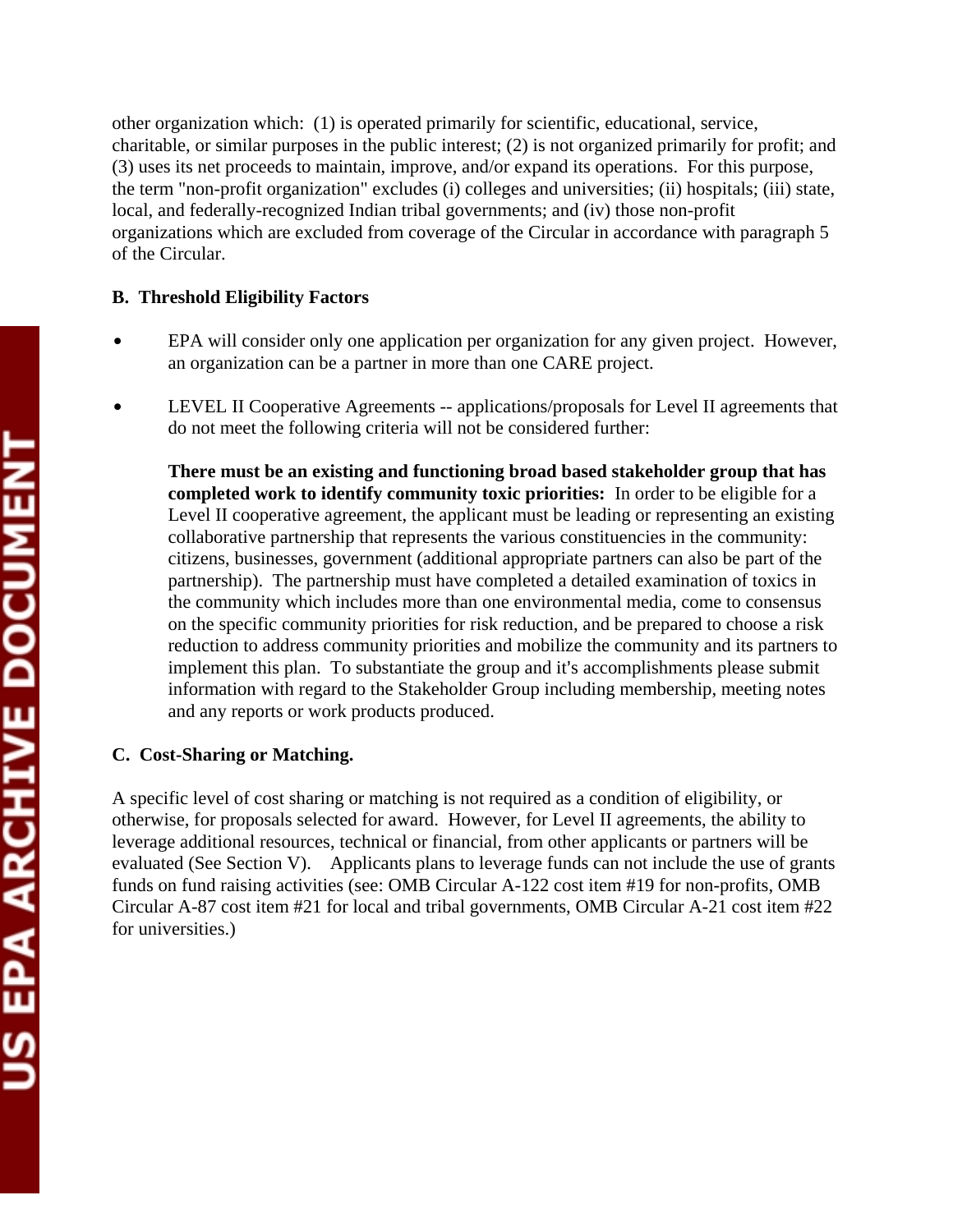### **IV. Application and Submission Information**

### **A. How to Obtain Application Package.**

Applicants may download individual grant application forms, or electronically request a paper application package and an accompanying computer CD of information related to applicants/grant recipients roles and responsibilities, from EPA's Grants and Debarment website by visiting[: http://www.epa.gov/ogd/grants/how\\_to\\_apply.htm.](http://www.epa.gov/ogd/grants/how_to_apply.htm) 

### **B. Content and Form of Application Submission.**

1. **Proposals**. Applicants must submit one original signature initial proposal and two complete copies. Proposals must not exceed 10 pages in length and should conform to the following outline (while the proposal cannot exceed 10 pages in length, the specific page recommendations identified below for each section of the proposal are suggestions only):

a. Overview of the organization, its mission, and related experience (up to 1 page);

b. Narrative Work Plan. The narrative work plan must summarize the project and explicitly describe how the proposed project meets the guidelines established in *Section I(B), Scope of Work,* and also specifically address each of the evaluation criteria disclosed in *Section V(A), Evaluation Criteria* with the response to each criteria clearly marked (up to 6 or 7 pages);

c. Brief biographical sketches of key technical experts who will be involved in the project (up to 1 page);

d. Detailed budget narrative (up to 2 pages);

Applicants are strongly advised to avoid submission of extraneous materials. All material that exceeds the maximum page limitation for the proposal described above will not be considered. The maximum page length does not include any pieces documenting third party commitments (e.g. references or letters confirming commitments) or substantiating material (membership lists, meeting notes, reports, etc.) submitted as requested under Section III. B(Threshold Eligibility Factors). All application materials must be completed in English. Proposals not in English will not be considered. The minimum acceptable font size for application materials shall be 10 point; material in smaller font sizes will not be considered.

To aid applicants, we are providing additional information relating to the type of information that should be included in the narrative workplan to address each of the evaluation criteria in Section  $V(A)$ :

## **Evaluation Criteria for Level I Agreements**

## **1. Extent of environmental risks and impacts:**

## The Narrative Should:

Describe the environmental problems that cause the applicant to seek a Level I CARE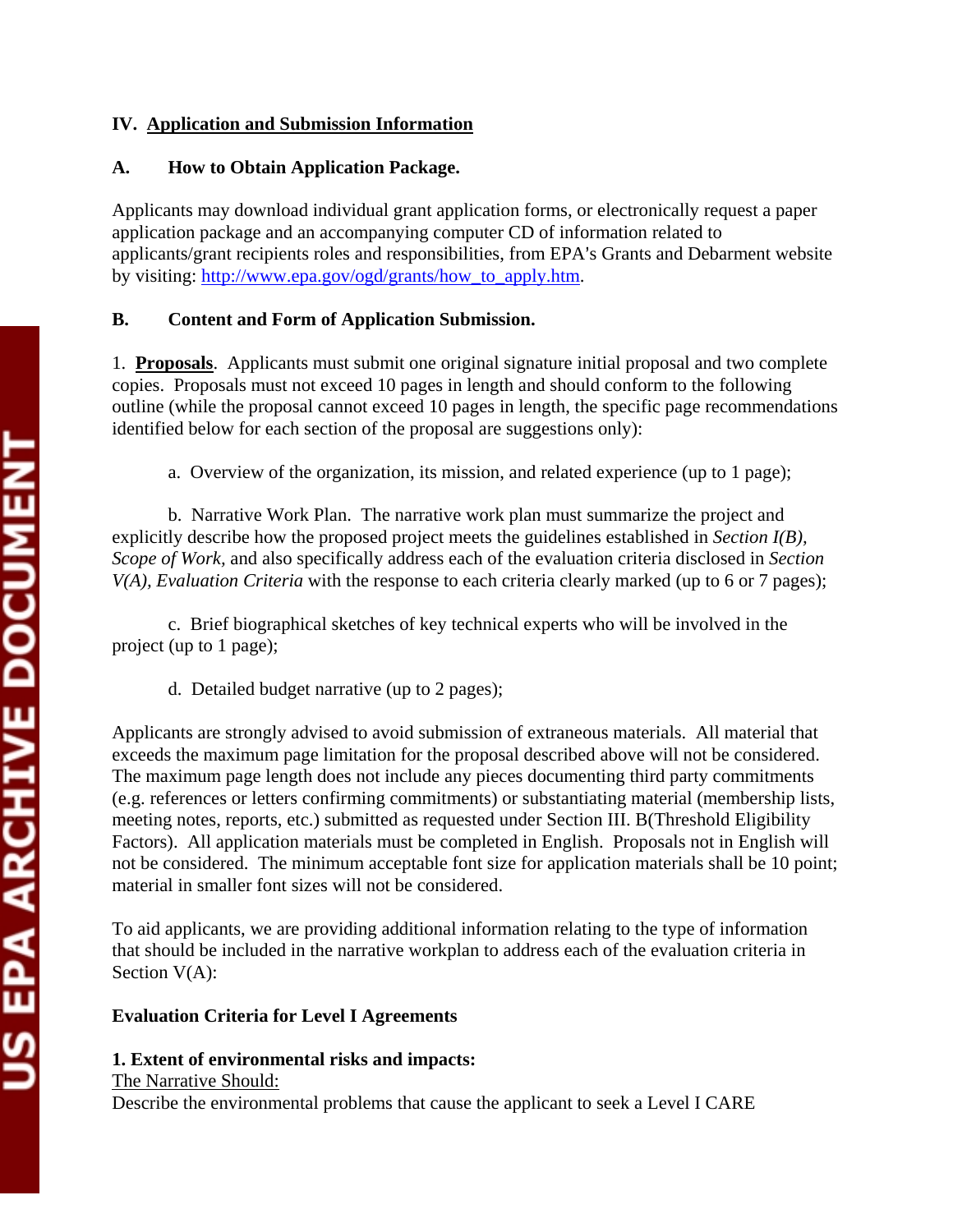cooperative agreement. Using available information, describe the nature of pollution in your community and identify any health and/or environmental impacts that may be related to toxics.

Level I cooperative agreements are designed to help communities assess and prioritize risks, so communities will not be expected to present a detailed analysis of community risks and impacts at this stage. Available information and community knowledge can be used to present a preliminary picture of community risk and impacts.

#### **2. Community Involvement/Collaboration/Partnerships:**

#### The Narrative Should:

describe the specific tasks that will be undertaken to bring the community together for the purpose of collaboratively identifying and reducing exposure to toxics in the community. The narrative should explicitly describe what groups the applicant will work with and why that group is sufficiently inclusive of all major interests in the community to be credible and successful. List all groups that have agreed to work with you on this project and their reason for inclusion. Indicate if you have ever worked with any of these groups in the past, and if so, when and what were the results. The processes through which the organizations will work together and communicate, and the roles the different organizations will play, should be spelled out. For any organization listed you must include a contact name with a phone number or EPA will not consider that organization to be part of the partnership. Please include letters of commitment from your partners wherever possible. (The discussion of the organizations you will work with will count against your page total - the letter of commitment will not). EPA reserves the right to contact organizations to verify their involvement. Explain your plans for facilitating stakeholder meetings and your plans and/or process for bringing the diverse group of stakeholders together to achieve consensus.

#### **3. Alignment with CARE Strategies**:

#### The Narrative Should:

discuss the connection between the 5 specific CARE strategies listed in the criterion, the problems the CARE project grant is intended to address, the approach the applicant plans to use, and how the proposed work aligns with the five strategies. We recommend, but do not require, a separate short write-up for each strategy.

#### **4. Project Goals and Implementation Plan:**

#### The Narrative Should:

specifically identify project goals and outputs, and describe how the project work planned will directly address the community's needs. The workplan should enumerate measurable goals, tasks, and milestones (i.e., dates by which tasks will be carried out and outputs will be produced). Identify what persons or organizations will have lead responsibility for tasks and milestones.

#### **5. Tracking and Measuring Environmental Results:**

#### The Narrative Should:

describe the applicant's plan for tracking environmental results including outputs (what is done) and outcomes (the results of the action). Also identify indicators or measures the applicant will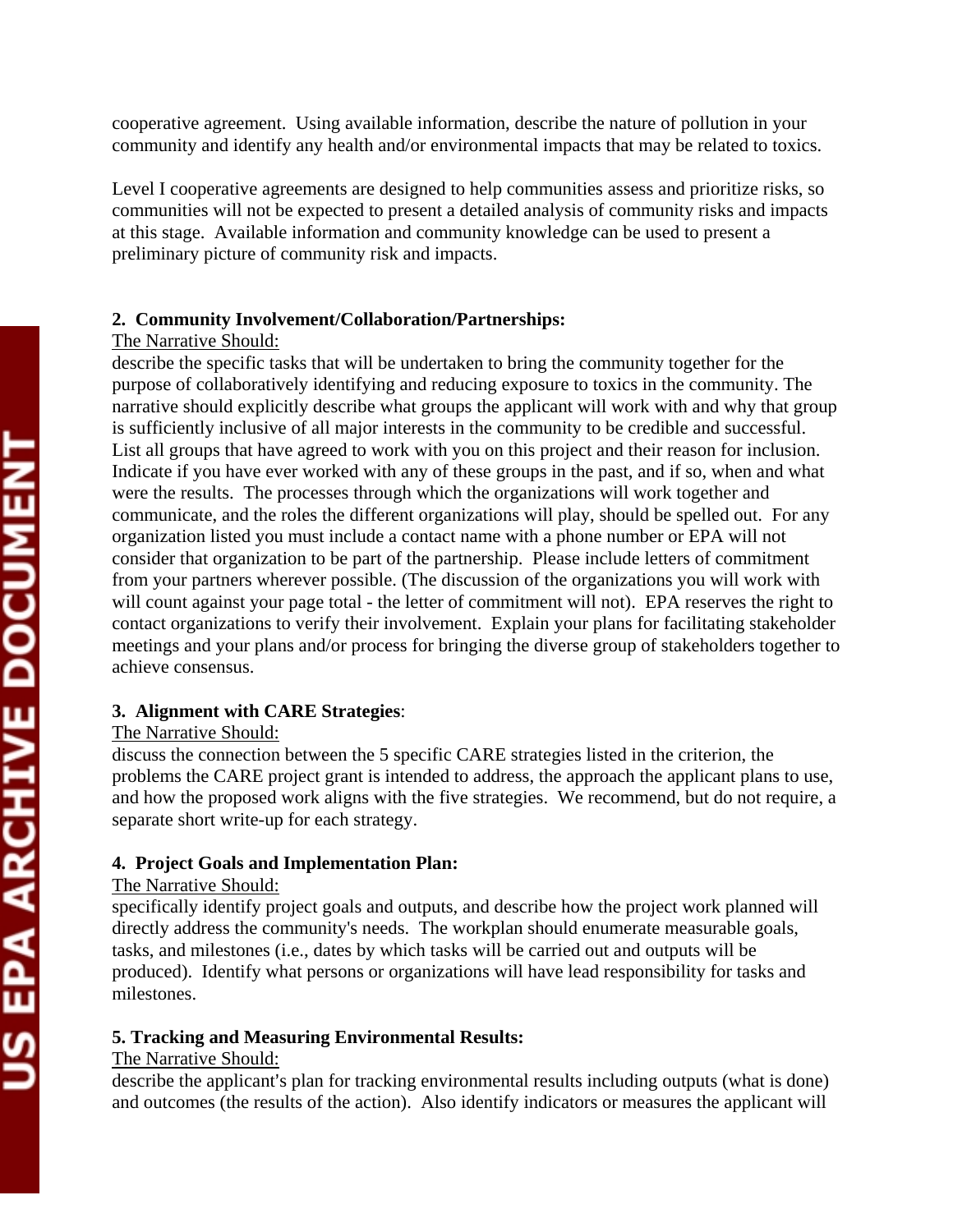## **6. Organizational Capacity:**

#### The Narrative Should:

describe other projects that have been successfully managed, or organizational features and controls that will help ensure the project can be effectively managed and successfully completed. The applicant must describe and provide substantiation of its ability to manage a project such as the one proposed. Please also describe the system(s) that will be used to appropriately manage, expend, and account for Federal funds. If the applicant is, or has been, a recipient of an EPA grant/cooperative agreement in the last 5 years the applicant must provide information regarding compliance reporting measures, and annual financial status reporting.

### **Evaluation Criteria for Level II Agreements**

### **1. Extent of environmental risks and impacts:**

### The Narrative Should:

include information from the stakeholder group's investigation of the risks in the community. Specifically identify the extent of the environmental/toxic problems in the community. Describe the need for the proposed project, how severe are the problems, and what are the associated potential health impacts.

### **2. Success of Broad-Based Stakeholder Group**:

### The Narrative Should:

Describe community priorities for risk reduction and describe the process through which community priorities were identified. Please include specific information on how all sectors of the community, especially community residents, were involved in the process. Describe information collected and methods for collecting information. Describe how information on toxics risk was analyzed to identify priorities. Describe how consensus in the Partnership and community was built on community priorities. How effective has the stakeholder group been in examining the toxics problem in the community? How broad-based is the stakeholder group, does it represent all relevant constituencies in the community? Please also describe how will community members and stakeholder groups have participated and will participate in the planning, implementation, and evaluation of the Level II work proposed for Cooperative Agreement funding.

## **3. Ability to Leverage New Resources and Sustain Community Efforts to Understand and Improve the Environment**:

## The Narrative Should:

describe funds or other resources that have been committed, will be committed and/or have been sought to support the goals for this project (in addition to the EPA CARE proposal). Please indicate if you are currently or plan to solicit funding from any other EPA source(s) for work related to this proposal. Please include letters of commitment from your partners wherever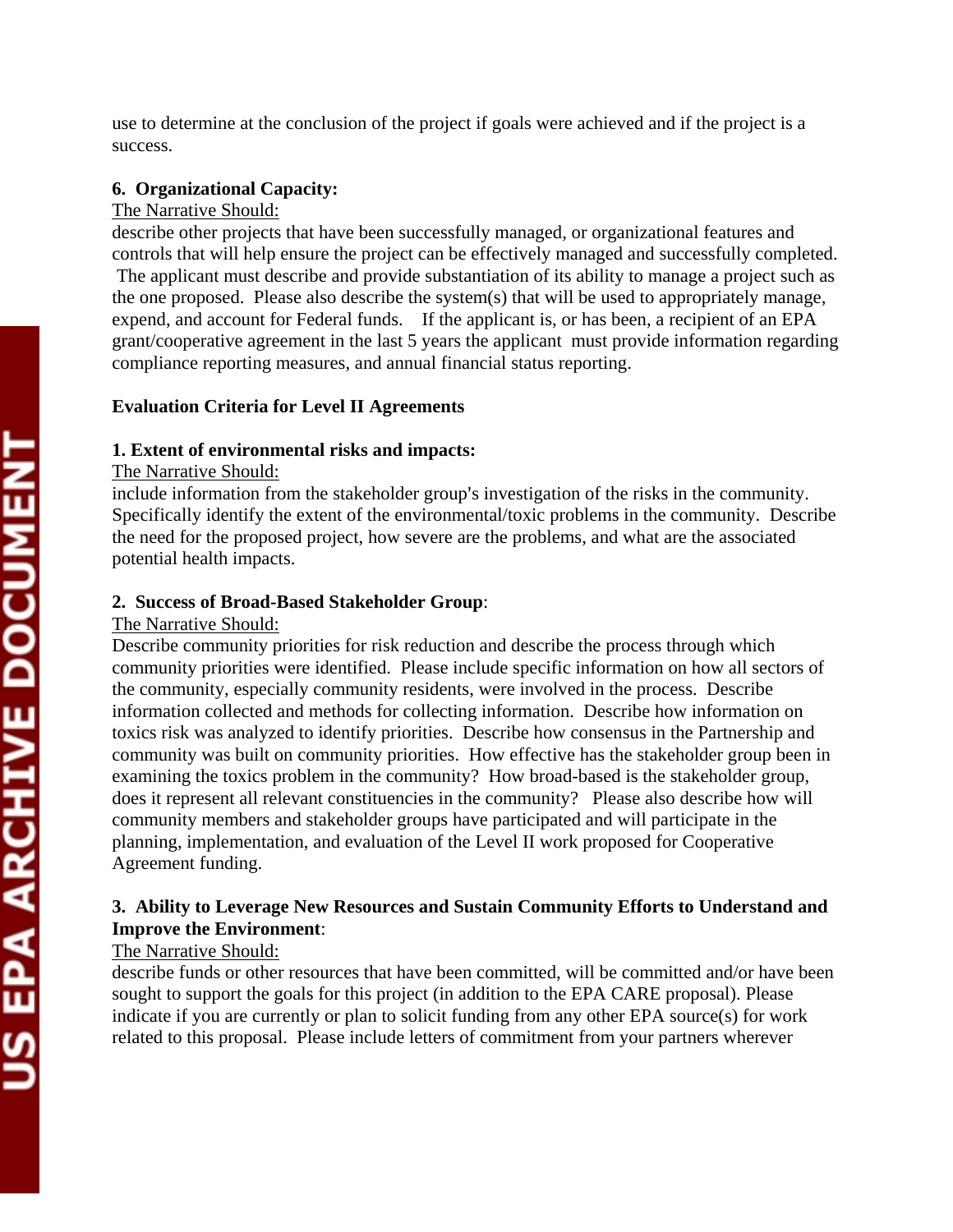possible. Communities that can provide a plan for leveraging local and national funding resources to address community priorities and can describe how Level II CARE funds will be used as a part of this broader plan will be especially welcome. Also please describe how the applicant will develop a partnership and community infrastructure so that stakeholder group (or its successor) can continue the community-based environmental and health protection work in the future.

#### **4. Alignment with CARE Strategies:**

#### The Narrative Should:

discuss the connection between the 3 strategies listed in the criterion, the problems the CARE project is intended to address, the approach the applicant plans to use, and how the proposed work aligns with the three strategies. We recommend, but do not require, a separate short writeup for each strategy.

### **5. Project Goals and Implementation Plan:**

### The Narrative Should:

specifically identify project goals and outputs, and describe how the project work planned will directly address the community's needs. The workplan should enumerate measurable goals, tasks, and milestones. Identify what persons or organizations will have lead responsibility for tasks and milestones.

### **6. Tracking and Measuring Environmental Results:**

#### The Narrative Should:

describe the applicant's plan for tracking environmental results including outputs (what is done) and outcomes (the results of the action). Also identify indicators or measures the applicant will use to determine at the conclusion of the project if goals were achieved and if the project is a success.

### **7. Organizational Capacity:**

### The Narrative Should:

describe other projects that have been successfully managed, or organizational features and controls that will help ensure the project can be effectively managed and successfully completed. The applicant must describe and provide substantiation of its ability to manage a project such as the one proposed. Please also describe the system(s) that will be used to appropriately manage, expend, and account for Federal funds. If the applicant is, or has been, a recipient of an EPA grant/cooperative agreement in the last 5 years the applicant must provide information regarding compliance reporting measures, and annual financial status reporting.

### 2. **Final Applications**. FINAL APPLICATIONS WILL BE REQUESTED ONLY FROM THOSE ELIGIBLE ENTITIES WHOSE INITIAL PROPOSALS HAVE BEEN TENTATIVELY SELECTED FOR AWARD.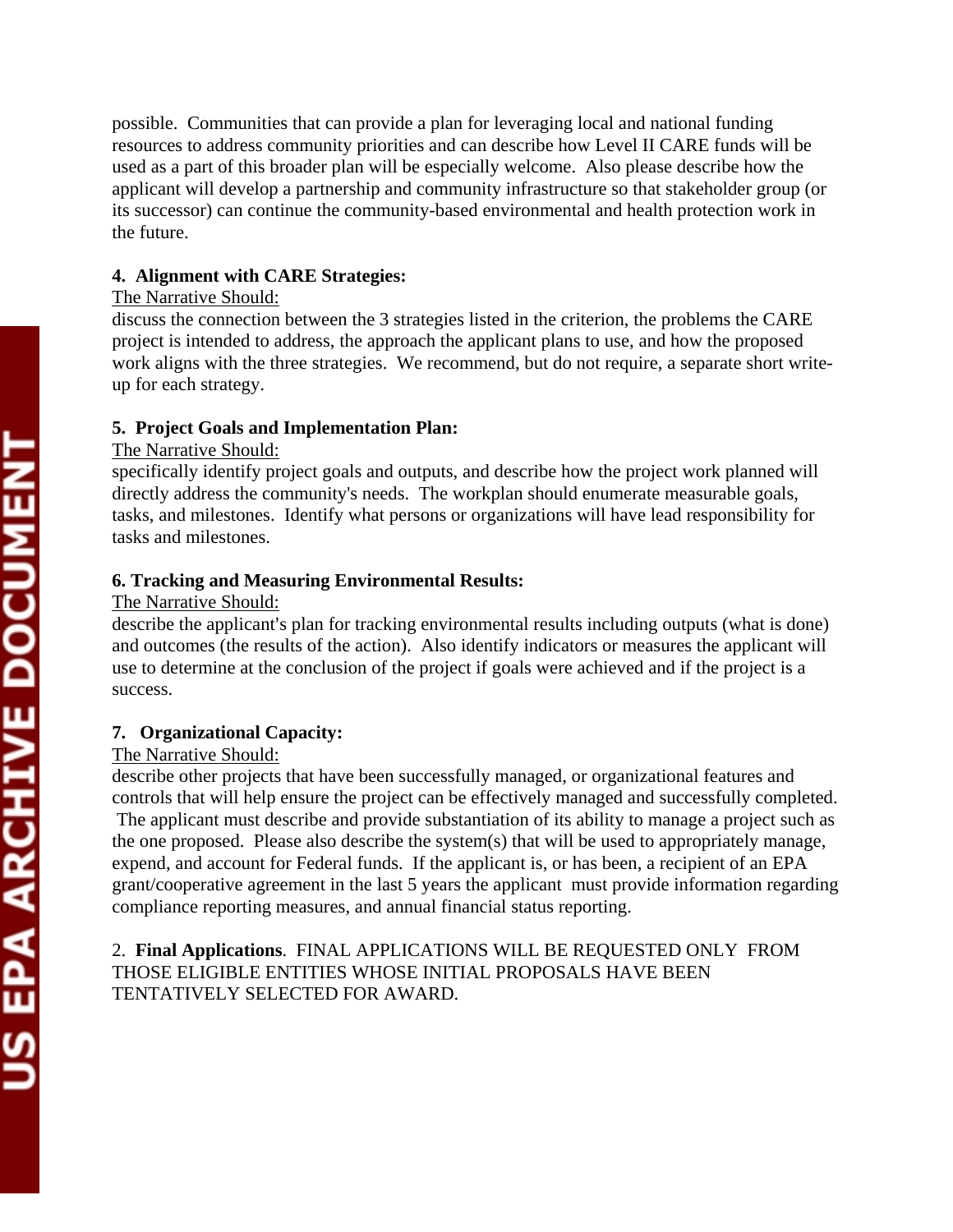#### **C. Submission Dates and Times.**

- 1. The closing date and time for submission of initial proposal packages is May 20, 2005, 4p.m. EST. All proposal packages must be either post marked by the closing date or received in the office listed below by the closing date and time in order to be considered for funding. Proposals received after the closing date and time will not be considered for funding. Electronic or facsimile transmission of initial proposals/final applications will not be accepted.
- 2. The closing date and time for submission of completed final application packages will be determined at a later date and will be accepted only from those eligible entities whose initial proposals have been tentatively selected for award. Instructions for final application packages will be provided at a later point in time.
- 3. Because of the unique situation involving U.S. mail screening in Washington, D.C., EPA highly recommends that applicants use express mail to submit their proposals. Initial proposals/applications must be addressed to:

### Express Delivery Address (FedEx, UPS, DHL, etc.)

US EPA Attn: CARE Program Mail Code 8001A 1200 Pennsylvania Avenue, NW Washington, DC 20460 Phone: 202-564-7400

Regular Mail Delivery Address (U.S. Postal Service)

U. S. Environmental Protection Agency Attn: CARE Program Mail Code 8001A 1200 Pennsylvania Avenue, NW Washington, DC 20460

### **V. Application Review Information**

### A. **Evaluation Criteria**.

Each eligible proposal will be evaluated according to the criteria set forth below. Applicants must clearly state whether they are applying for a Level I or Level II agreement. Each proposal will be rated under a points system, with a total of 100 points possible.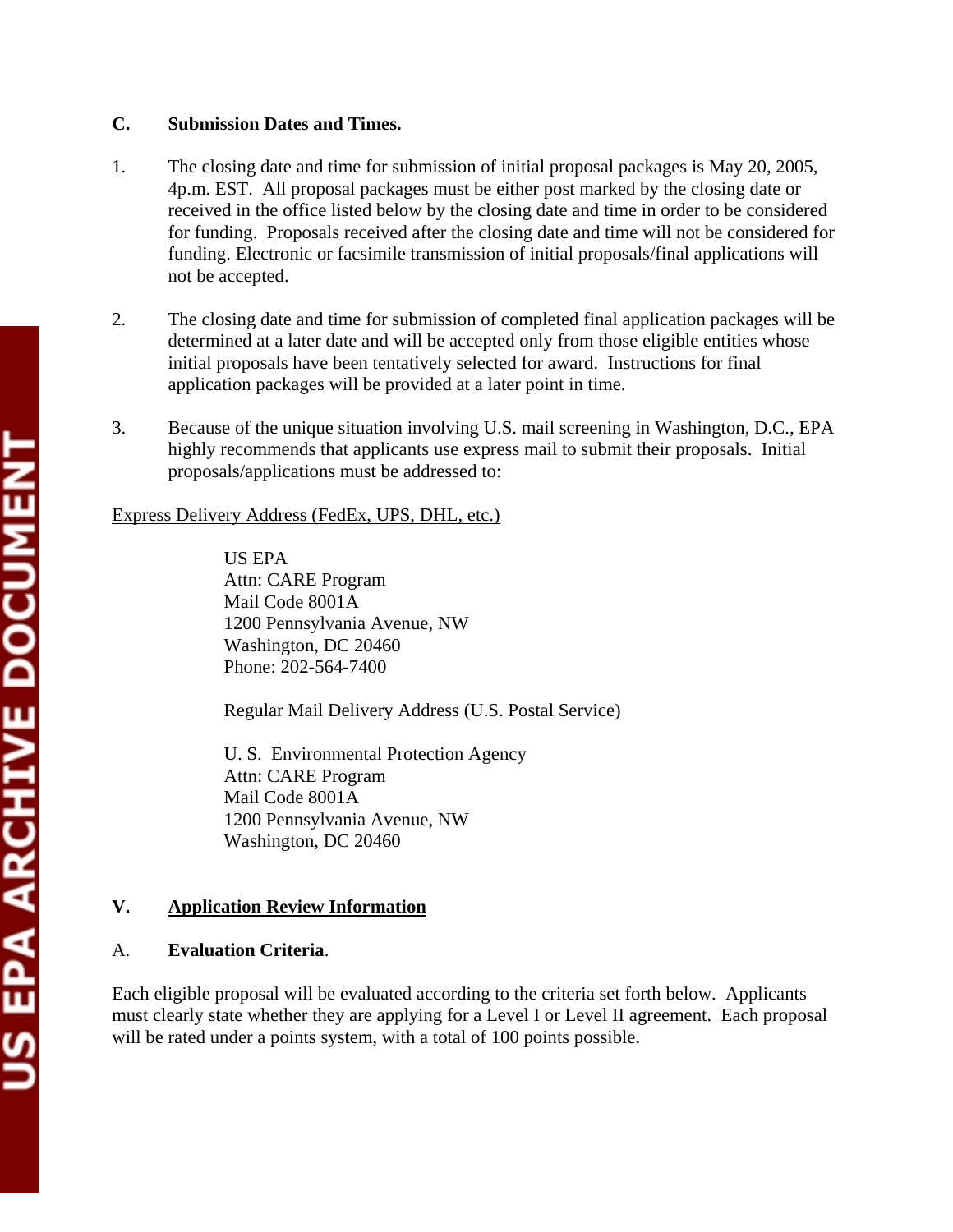**For the award of Level I cooperative agreements, the applicants will be evaluated on the following criteria:**

| <b>LEVEL I CRITERIA</b>                                                                                                                                                                                                                                                                                                                                                                                                                                                                                                                                                                                                                                                                                                                                                                                                                                                                                                                                                                                                                                                             | <b>Maximum</b><br>Points per<br>criterion |
|-------------------------------------------------------------------------------------------------------------------------------------------------------------------------------------------------------------------------------------------------------------------------------------------------------------------------------------------------------------------------------------------------------------------------------------------------------------------------------------------------------------------------------------------------------------------------------------------------------------------------------------------------------------------------------------------------------------------------------------------------------------------------------------------------------------------------------------------------------------------------------------------------------------------------------------------------------------------------------------------------------------------------------------------------------------------------------------|-------------------------------------------|
| 1. Extent of environmental risks and impacts: The extent to which the<br>community is impacted by toxic pollution in various environmental media<br>(air, water, land, indoor environments, etc.), including significant community<br>exposures to toxics from multiple sources and/or multiple stresses to the local<br>environment, and/or the extent to which there are multiple stresses on<br>economically disadvantaged communities and/or vulnerable communities and<br>populations. CARE grants are designed to help communities understand and<br>address risks due to multiple sources of toxics from all media so more points<br>will be given to communities able to describe multiple concerns. Information<br>that is specific to your community (e.g. we have these sources of toxic<br>emissions: a, b, c) will be given more weight than information that is very<br>general (e.g. all urban area have air pollution)                                                                                                                                              | 10                                        |
| 2. Community Involvement/Collaboration/Partnerships: Collaborative<br>partnerships are the key for action in a CARE project. The applicant will be<br>evaluated based on the extent to which they have organized or will be able<br>to organize an effective collaborative partnership of all the various<br>stakeholders in and supporting the community (e.g., citizens, businesses,<br>governments, academic institutions, nonprofit organizations) and any other<br>appropriate partners. The partnership must include all parties necessary to<br>identify sources of toxics, set priorities, and mobilize the community and its<br>partners to take actions to reduce risks. Applications with letters of<br>commitment will be scored higher than applications which do not have them.<br>Additional credit will be given to applications with letters of commitment<br>from multiple stakeholders representing different types of interests, i.e.<br>community, business, government, etc (EPA reserves the right to contact<br>organizations to verify their involvement.) | 20                                        |
| 3. Alignment with CARE Strategies: In the Scope of Work section (I.C) of<br>this solicitation, the CARE program has identified six strategies to achieve its<br>goals. The applicant will be evaluated based on how the work proposed for<br>the Level I cooperative agreement aligns with the following five CARE<br>strategies. (Response to Criterion 2 above will suffice for the discussion of<br>the alignment with the second CARE strategy so only the remaining five<br>strategies will be scored here; each will be worth 5 points.)<br>Empower communities to address toxics issues at the local level<br>Examine and understand toxic risks from multiple sources in the<br>community and set priorities for effective action                                                                                                                                                                                                                                                                                                                                           | 25                                        |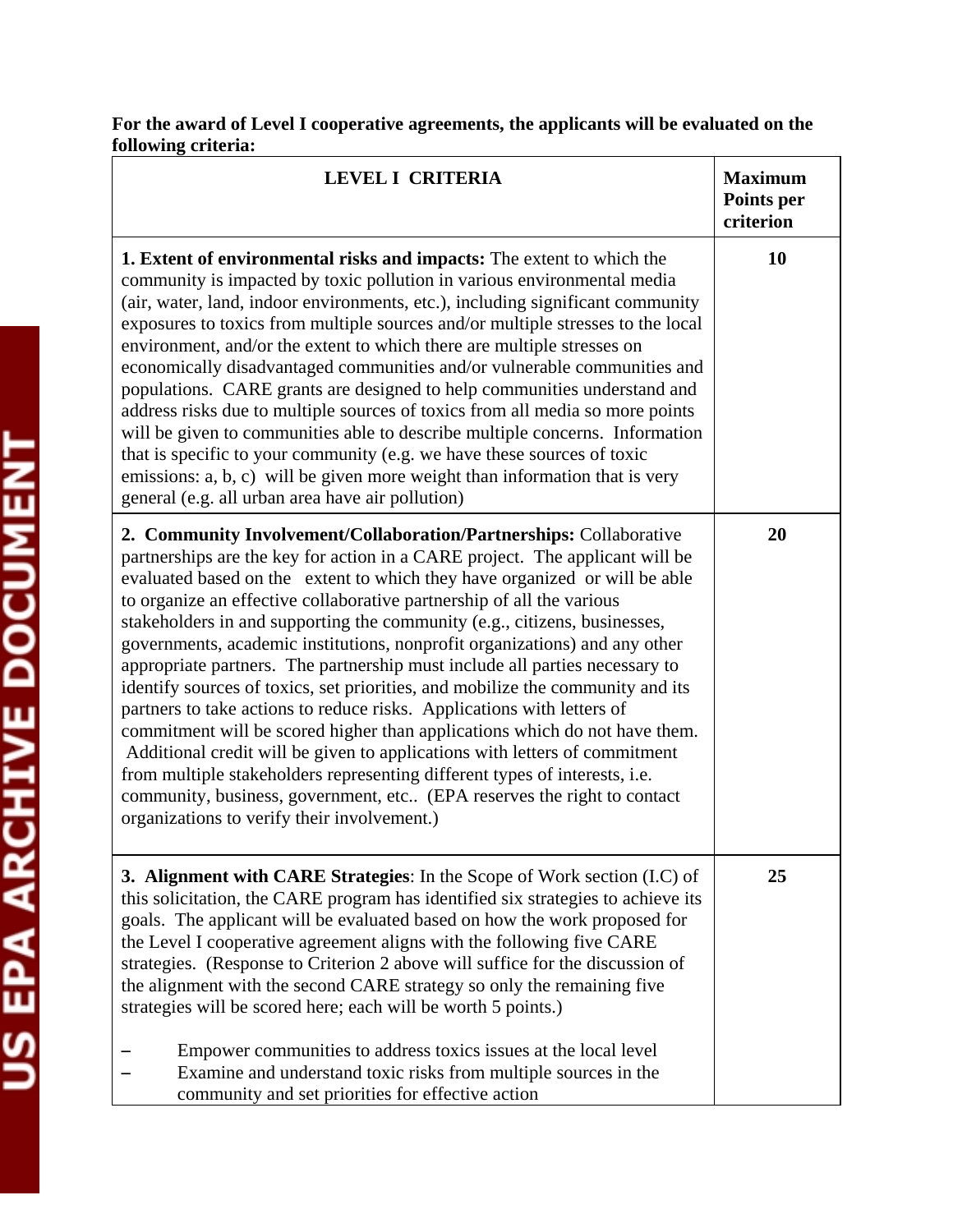|                        | Focus on using voluntary pro<br>and reduce risks<br>Mobilize local resources and<br>understand and address enviro                                                                                                                                 |
|------------------------|---------------------------------------------------------------------------------------------------------------------------------------------------------------------------------------------------------------------------------------------------|
|                        | 4. Project Goals and Implementati<br>project has a well-thought-out impler<br>the CARE project. A plan is critical<br>documents what specific work will b<br>funds will be spent.                                                                 |
|                        | <b>5. Tracking and Measuring Enviro</b><br>applicant's plan for tracking and mea<br>expected outputs and outcomes ident                                                                                                                           |
| <b>ARCHIVE DOCUMEN</b> | <b>6. Organizational Capacity:</b> The a<br>demonstrated ability to effectively m<br>the ability to successfully manage fee<br>successfully.                                                                                                      |
|                        | <b>LEVEL I</b>                                                                                                                                                                                                                                    |
|                        | For the award of Level II cooperativ<br>the following criteria:                                                                                                                                                                                   |
|                        | <b>Evalua</b>                                                                                                                                                                                                                                     |
|                        | 1. Extent of environmental risks are<br>community is impacted by toxic poll<br>water, land, indoor environments, etc<br>exposures to toxics from multiple sou<br>environment, and/or the extent to wh<br>at control at our decouples of a species |

 $\mathsf{I}$ 

| Focus on action; use information and analysis to build consensus and<br>help target greatest risks<br>Focus on using voluntary programs and approaches to find solutions<br>and reduce risks<br>Mobilize local resources and build long term community capacity to<br>understand and address environmental risks                   |           |
|------------------------------------------------------------------------------------------------------------------------------------------------------------------------------------------------------------------------------------------------------------------------------------------------------------------------------------|-----------|
| <b>4. Project Goals and Implementation Plan:</b> The extent to which the<br>project has a well-thought-out implementation plan to achieve the goals of<br>the CARE project. A plan is critical to the success of a project, and<br>documents what specific work will be done and how cooperative agreement<br>funds will be spent. | 15        |
| <b>5. Tracking and Measuring Environmental Results: Effectiveness of</b><br>applicant's plan for tracking and measuring progress toward achieving<br>expected outputs and outcomes identified in Section 1 of the announcement.                                                                                                    | <b>10</b> |
| <b>6. Organizational Capacity:</b> The applicant will be evaluated based on its<br>demonstrated ability to effectively manage the proposed project (including<br>the ability to successfully manage federal funds) to ensure that it is performed<br>successfully.                                                                 | 20        |

# **LEVALUATION CRITERIA**

**For the award of Level II cooperative agreements, applicants will be evaluated based on** 

| <b>Evaluation Criteria</b>                                                                                                                                                                                                                                                                                                                                                                                                                                                                                                                                                                                                                                                                                                                                                                                                                                                                                                                    | <b>Maximum</b><br>Points per<br>criterion |
|-----------------------------------------------------------------------------------------------------------------------------------------------------------------------------------------------------------------------------------------------------------------------------------------------------------------------------------------------------------------------------------------------------------------------------------------------------------------------------------------------------------------------------------------------------------------------------------------------------------------------------------------------------------------------------------------------------------------------------------------------------------------------------------------------------------------------------------------------------------------------------------------------------------------------------------------------|-------------------------------------------|
| <b>1. Extent of environmental risks and impacts:</b> The extent to which the<br>community is impacted by toxic pollution in various environmental media (air,<br>water, land, indoor environments, etc.), including significant community<br>exposures to toxics from multiple sources and/or multiple stresses to the local<br>environment, and/or the extent to which there are multiple stresses on<br>economically disadvantaged communities and/or vulnerable communities and<br>populations. CARE grants are designed to help communities understand and<br>address risks due to multiple sources of toxics from all media so more points<br>will be given to communities able to describe multiple concerns. Information<br>that is specific to your community (e.g. we have these sources of toxic<br>emissions: a, b, c) will be given more weight than information that is very<br>general (e.g. all urban area have air pollution) | 10                                        |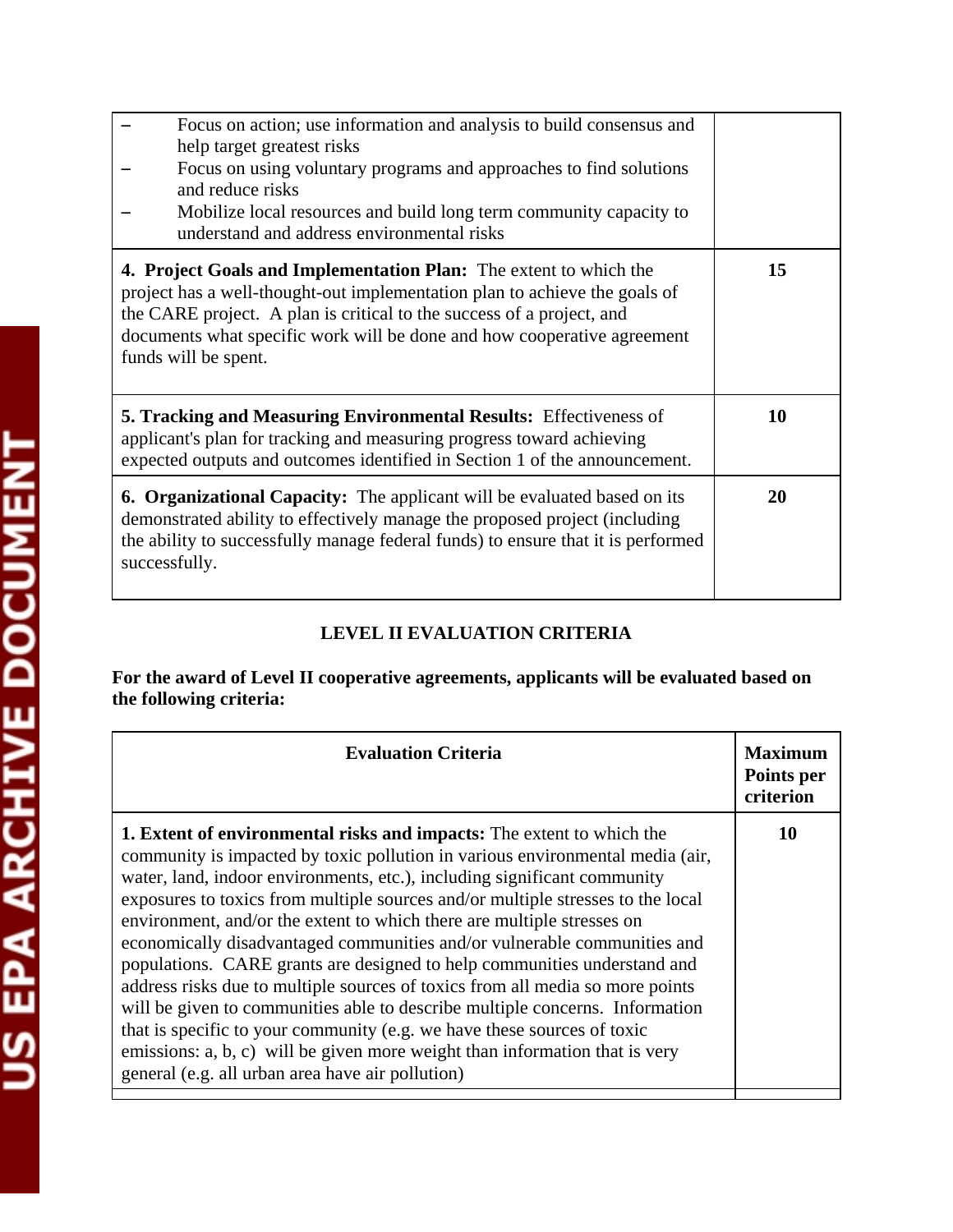| 2. Success of Broad-Based Stakeholder Group: In order to be eligible for a<br>Level II cooperative agreement, the applicant must be leading or representing an<br>existing collaborative partnership that represents the various constituencies in<br>the community: citizens, businesses, government (additional appropriate<br>partners can also be part of the partnership). The partnership must have<br>completed a detailed examination of toxics in the community which includes<br>more than one environmental media, come to consensus on the specific<br>community priorities for risk reduction, and be prepared to choose a risk<br>reduction to address community priorities and mobilize the community and its<br>partners to implement this plan. Under this criteria, applicants will be evaluated<br>based on the inclusiveness, effectiveness and overall success of the collaborative<br>partnership. Inclusiveness looks at how broad based the partnership is and<br>whether the participants represent the various interests in the community.<br>Effectiveness looks at breath and reasonableness of the examination of toxics in<br>the community. Success looks at the ability of the partnership to reach<br>consensus on priority risks and the readiness of the group choose risk reduction<br>priorities and implement them. | 20 |
|-----------------------------------------------------------------------------------------------------------------------------------------------------------------------------------------------------------------------------------------------------------------------------------------------------------------------------------------------------------------------------------------------------------------------------------------------------------------------------------------------------------------------------------------------------------------------------------------------------------------------------------------------------------------------------------------------------------------------------------------------------------------------------------------------------------------------------------------------------------------------------------------------------------------------------------------------------------------------------------------------------------------------------------------------------------------------------------------------------------------------------------------------------------------------------------------------------------------------------------------------------------------------------------------------------------------------------------------------------------|----|
| 3. Ability to Leverage New Resources and Sustain Community Efforts to<br>Understand and Improve the Environment: The extent to which the<br>Community Partnership can demonstrate its ability to use the work and results<br>of the CARE program to leverage other resources, including technical<br>assistance, and volunteers, to expand and sustain its efforts to understand and<br>improve the local environment. CARE cooperative agreements can help to<br>address community concerns and improve the local environment but they will<br>not be sufficient to address the long term needs of the community. The ability<br>to use CARE funding and the CARE program to leverage resources and build a<br>sustainable community effort to understand and improve its environment will be<br>key to creating healthy communities and environments. [Again please note that<br>EPA funds can not be used for fund raising including paying for the production<br>of grant applications.]                                                                                                                                                                                                                                                                                                                                                              | 15 |
| <b>4. Alignment with CARE Strategies:</b> In the Scope of Work section (I.C) of<br>this solicitation,, the CARE program has identified six strategies to achieve its<br>goals. The applicant will be evaluated based on how the work proposed for the<br>Level II cooperative agreement aligns with the following three CARE<br>strategies. (Responses to Criteria 2 and 3 above will suffice for the discussion<br>of the alignment with the second, third, and sixth CARE strategies so only the<br>remaining three strategies will be evaluated here; each is worth 5 points))<br>Empower communities to address toxics issues at the local level<br>Focus on action: use information and analysis to build consensus and                                                                                                                                                                                                                                                                                                                                                                                                                                                                                                                                                                                                                              | 15 |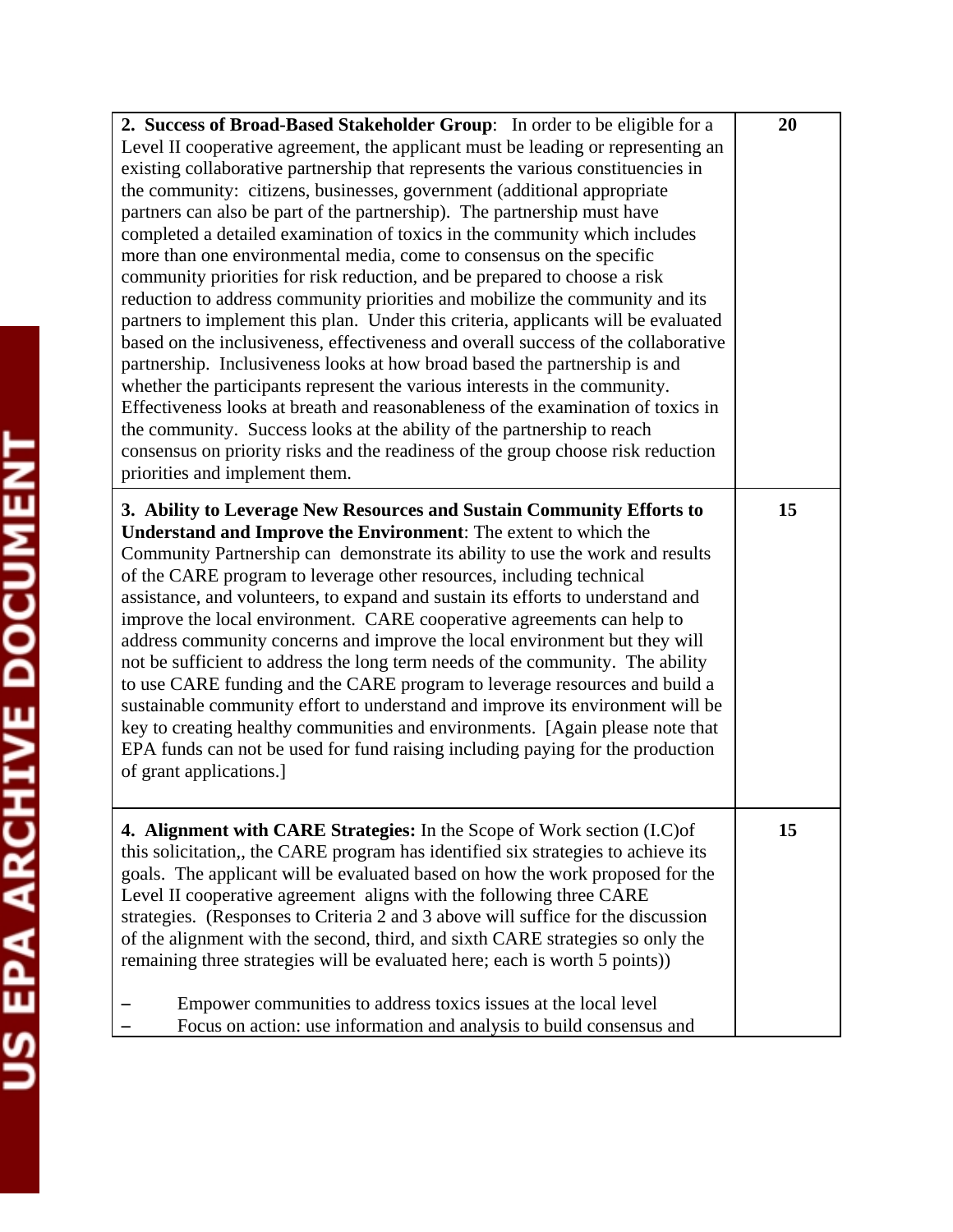| help target greatest risks<br>Focus on using voluntary programs and approaches to find solutions and<br>reduce risks                                                                                                                                                                                                            |    |
|---------------------------------------------------------------------------------------------------------------------------------------------------------------------------------------------------------------------------------------------------------------------------------------------------------------------------------|----|
| <b>5. Project Goals and Implementation Plan:</b> The extent to which the project<br>has a well-thought-out implementation plan to achieve the goals of the CARE<br>project. A plan is critical to the success of a project, and documents what<br>specific work will be done and how cooperative agreement funds will be spent. | 10 |
| <b>6 Tracking and Measuring Environmental Results:</b> Effectiveness of<br>applicant's plan for tracking and measuring progress toward achieving expected<br>outputs and outcomes identified in Section 1 of the announcement.                                                                                                  | 10 |
| <b>Organizational Capacity:</b> The applicant will be evaluated based on its<br>7<br>demonstrated ability to effectively manage the proposed project (including the<br>ability to successfully manage federal funds) to ensure that it is performed<br>successfully.                                                            | 20 |

## **B. Other Selection Factors:**

In addition to exploring the effectiveness of the CARE program, EPA is also trying to investigate whether CARE is more or less successful in specific situations or with specific types of grantees. Accordingly, in addition to the evaluation of proposals against the ranking criteria described above in V(A) above, the following factors will be considered by the Selection Committee (described below) in making award selection decisions for all cooperative agreements:

- $\sim$  geographic balance among the EPA Regions,
- $\sim$  a good balance of Level I and Level II grants,
- the diverse nature of the projects (major environmental concerns),
- $-$  type of community (rural, urban, etc.),
- type of grantee (community group, local government agency, university),
- $-$  the projected use of the funds,
- projects whose environment and/or public health benefits can be sustained after the cooperative agreement is completed, and,
- projects that are consistent with the priorities established in the Regional Strategic Plans Regional strategic plans can be found at: [www.epa.gov/ocfo/regionplans/regionalplans2.htm.](http://www.epa.gov/ocfo/regionplans/regionalplans2.htm)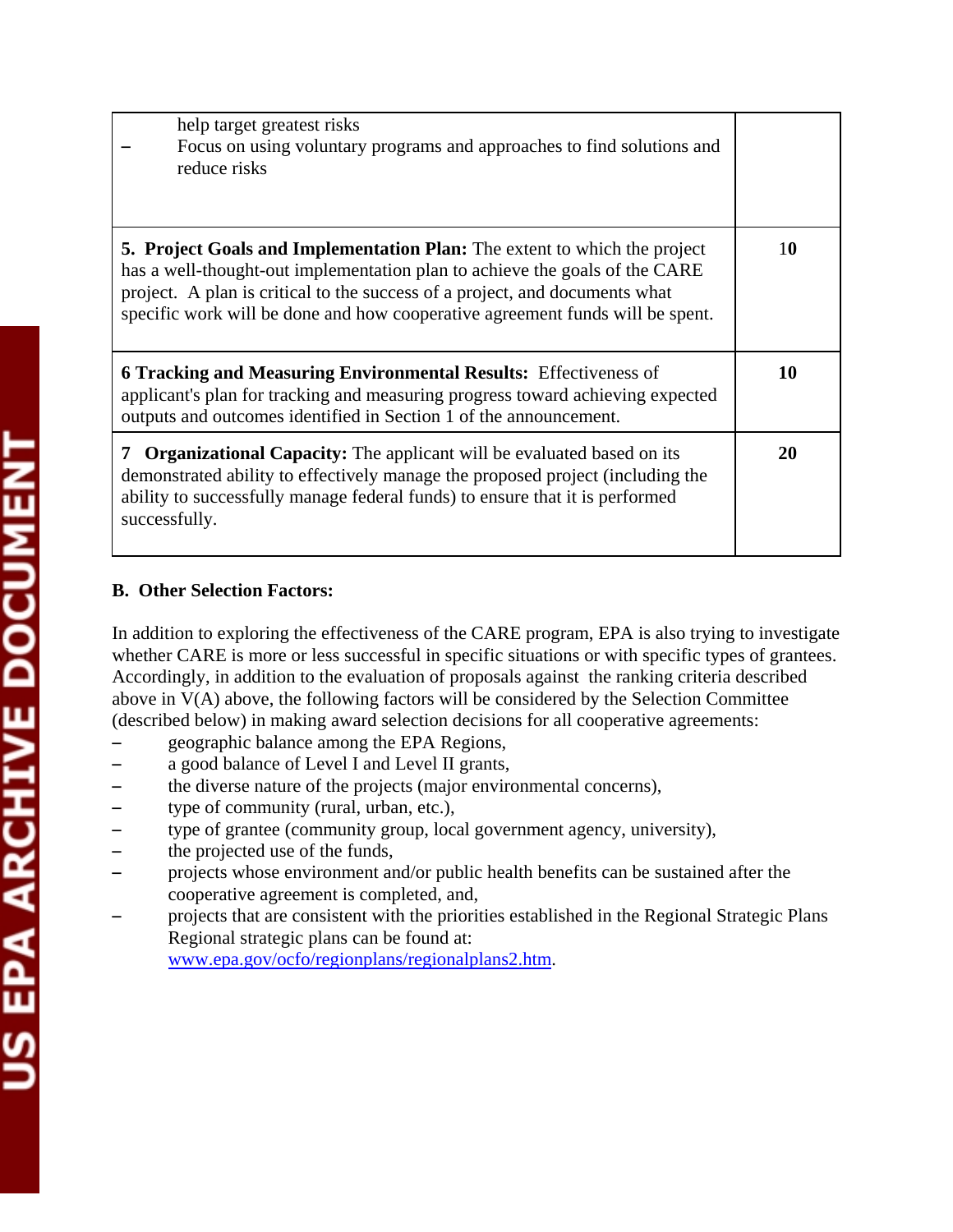### **C. Review and Selection Process.**

The proposals will initially be divided by EPA Region. All Level I and II applications will first be evaluated by an Evaluation Team in each EPA Regional Office to see if they meet the Threshold Criteria identified in Section III. Those that do not will not be scored or considered further. The Evaluation Team in each EPA regional office will then evaluate the proposals from their region based on the ranking criteria described in Section V(A). The two highest ranked Level I and Level II applications from each of the ten regional offices will then be forwarded to the Selection Committee (described below) (i.e. four applications will be forwarded from each region.)

As described above, the highest ranked applications from each region based on the evaluation of the applications against the Section V(A) criteria will be referred to the Selection Committee for further review. The Selection Committee will consider and review the applications against the "other factors" identified in Section V(B). The Selection Committee will consist of staff from a cross section of EPA Programs and Regions and may include staff from State environmental departments. Final award selection recommendations will be made by the Selection Committee from among the highest ranked proposals based on the Selection Committee's review of the highest ranked applications against the "other factors" specified in Section  $V(B)$ .

### **VI. Award Administration Information**

### **A. Award Notices.**

Following final selections, all applicants will be notified regarding their application's status.

- 1. EPA anticipates notification to *successful* applicant(s) will be made via telephone, electronic or postal mail by June 17, 2005. This notification, which advises that the applicant's proposal has been selected and is being recommended for award, is not an authorization to begin performance. The award notice signed by the EPA grants officer is the authorizing document and will be provided through postal mail. At a minimum, this process can take up to 90 days from the date of selection.
- 2. EPA anticipates notification to *unsuccessful* applicant(s) will be made via electronic or postal mail by June 24, 2005. In either event, the notification will be sent to the original signer of the application.

## **B. Administrative and National Policy Requirements.**

- 1. A listing and description of general EPA Regulations applicable to the award of assistance agreements may be viewed at: [http://www.epa.gov/ogd/AppKit/applicable\\_epa\\_regulations\\_and\\_description.htm.](http://www.epa.gov/ogd/AppKit/applicable_epa_regulations_and_description.htm)
- 2. Executive Order 12372, Intergovernmental Review of Federal Programs may be applicable to awards, resulting from this announcement. Applicants *selected* for funding may be required to provide a copy of their proposal to thei[r State Point of Contact](http://www.whitehouse.gov/omb/grants/spoc.html)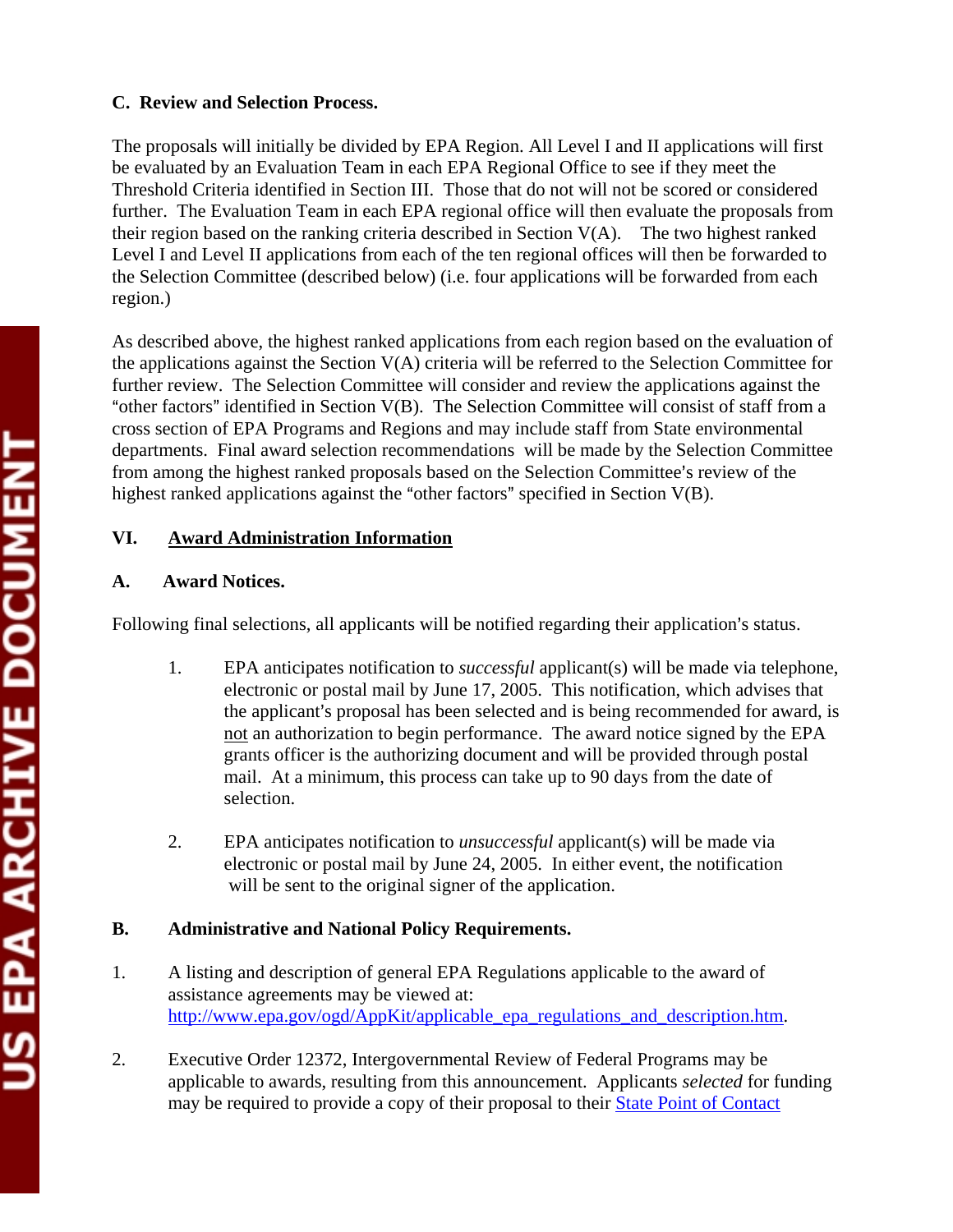(SPOC) for review, pursuant to Executive Order 12372, Intergovernmental Review of Federal Programs. This review is not required with the Initial Proposal and not all states require such a review.

- 3. All applicants are required to provide a Dun and Bradstreet (D&B) Data Universal Numbering System (DUNS) number when applying for a Federal grant or cooperative agreement. Applicants can receive a DUNS number, at no cost, by calling the dedicated toll-free DUNS Number request line at 1-866-705-5711, or visiting the D&B website at: [http://www.dnb.com.](http://www.dnb.com/)
- 4. Assistance agreement competition-related disputes will be resolved in accordance with the dispute resolution procedures published in 70 FR (Federal Register) 3629, 3630 (January 26, 2005) which can be found at [http://a257.g.akamaitech.net/7/257/2422/01jan20051800/edocket.access.gpo.gov/2005/05](http://a257.g.akamaitech.net/7/257/2422/01jan20051800/edocket.access.gpo.gov/2005/05-1371.htm) [-1371.htm.](http://a257.g.akamaitech.net/7/257/2422/01jan20051800/edocket.access.gpo.gov/2005/05-1371.htm) Copies of these procedures may also be requested by sending a written request to:

Larry Weinstock USEPA Attn: CARE Program Mail Code 8001A 1200 Pennsylvania Avenue, NW Washington, DC 20460

### **C. Reporting Requirement.**

After award and during administration of the resulting cooperative agreements, the EPA Project Officer(s) expects to hold monthly telephone conference calls with all successful applicants. A template will be furnished on those items to be discussed.

Quarterly progress reports will be required. The quarterly progress report should include: a summary of performance progress-to-date, detailed expenditures-to-date, problems encountered, successes achieved, and lessons learned. EPA will track these information as it collects information on the success of the CARE program. The schedule for submission of quarterly progress reports and any specific required information required in the reports will be established, by EPA, after award.

As part of EPA's efforts to evaluate the long term effectiveness of the CARE program, EPA or its contractors or future grantees may attempt to follow-up with community stakeholders groups involved in the CARE program from time to time ask a series of questions from the applicant regarding the accomplishments of the community after the end of the cooperative agreement. Such questions would be of a general nature such as to additional funding received and programs implemented. EPA hopes that the applicant will be willing to provide such information when requested.